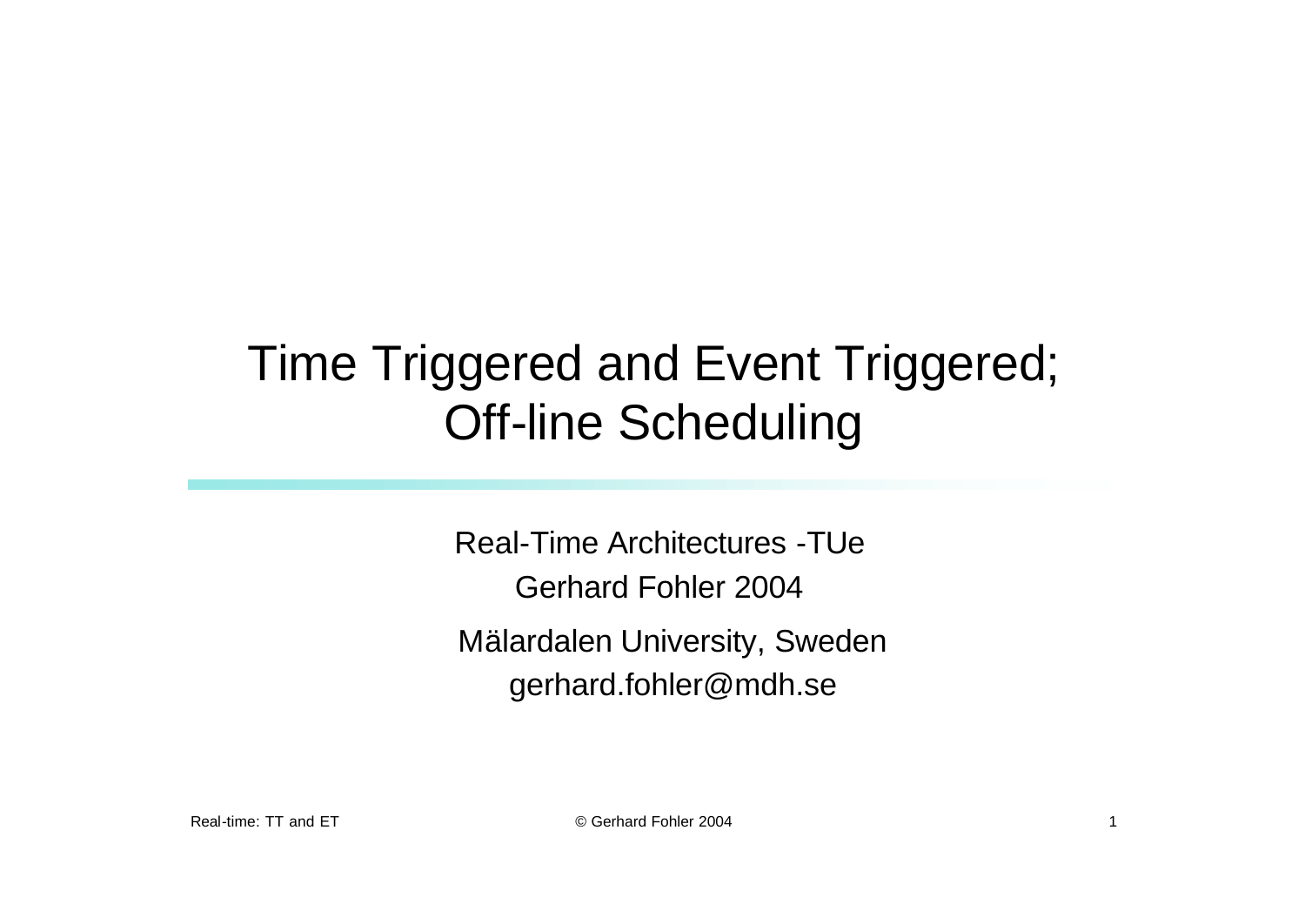### Activation Paradigms

- activation of activities tasks
	- when are events recognized?
	- who initiated activities?
	- when are decisions taken?
- event triggered ET
	- event initiates activities in system immediately
- time triggered TT
	- activities initiated at predefined points in time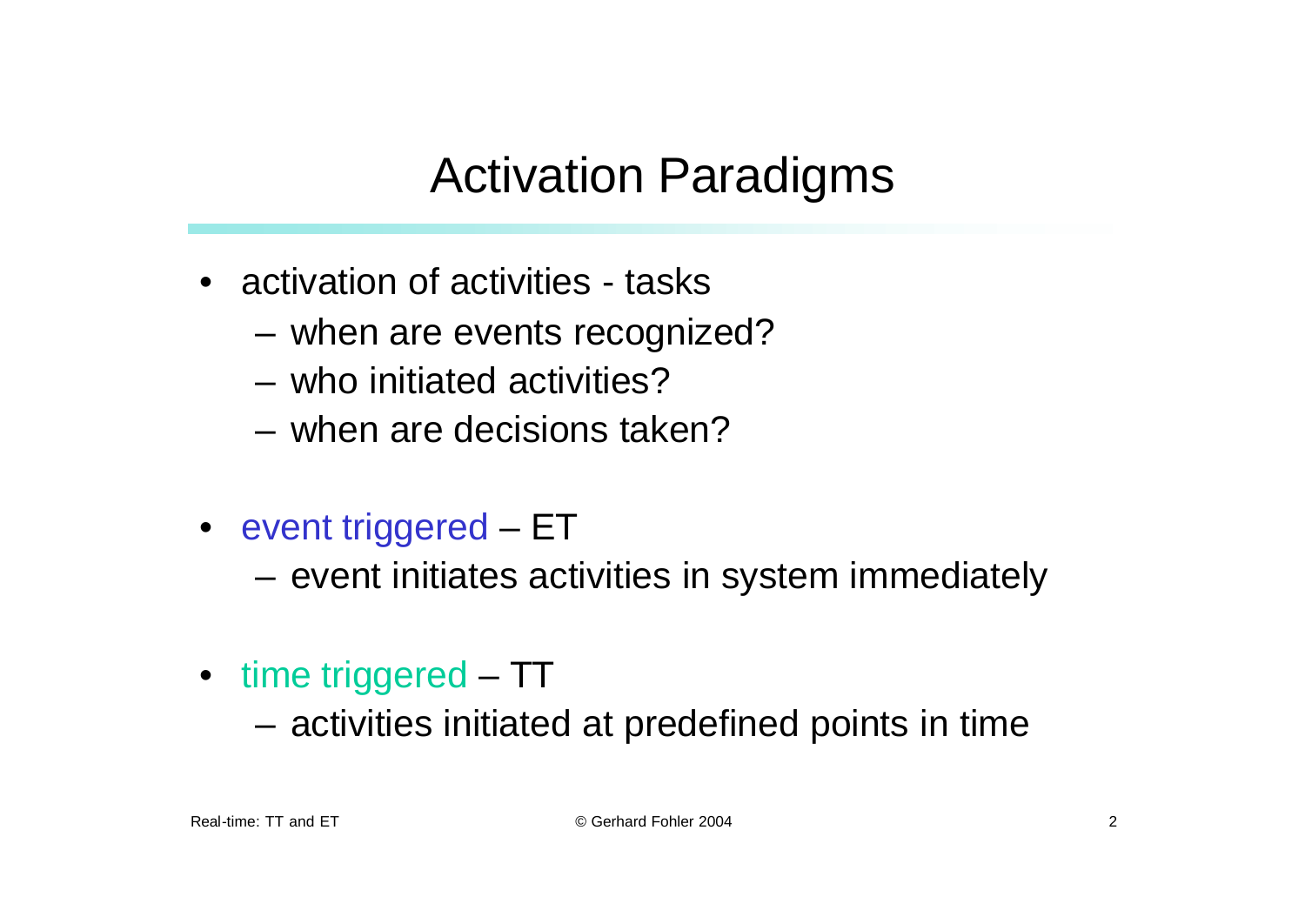# **Overview**

- Time triggered
	- rationale
	- time triggered vs. event triggered
- Time triggered and flexibility
	- best of both worlds
- Time triggered methods
	- offline scheduling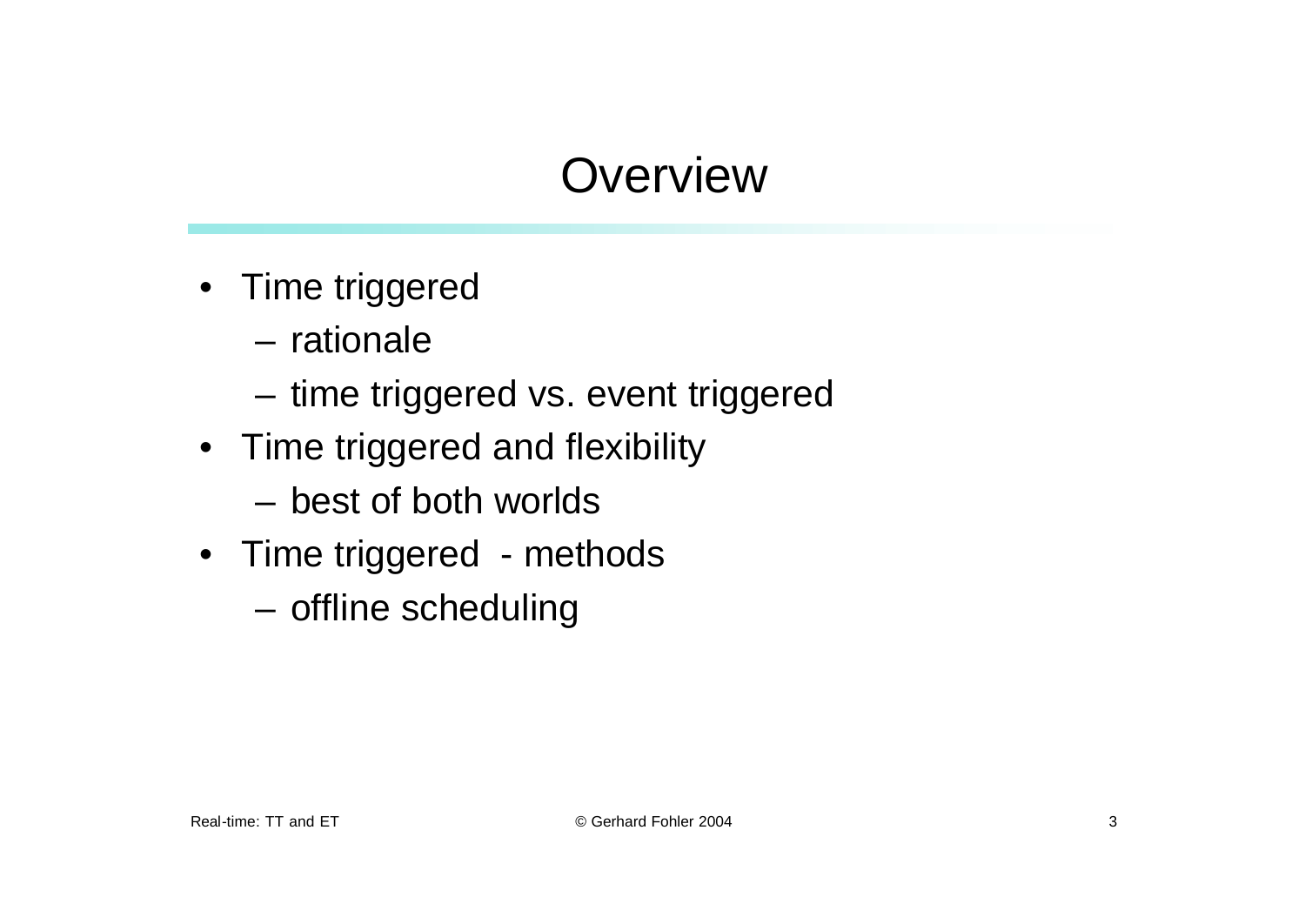## Time triggered - Rationale

*activities initiated at predefined points in time everything planned before system is deployed*

How?

offline scheduling - scheduling table

- complex algorithm
- retries possible
- slots time triggered activation of dispatcher
	- period of dispatcher minimum granularity in system
- runtime dispatcher executes decision in table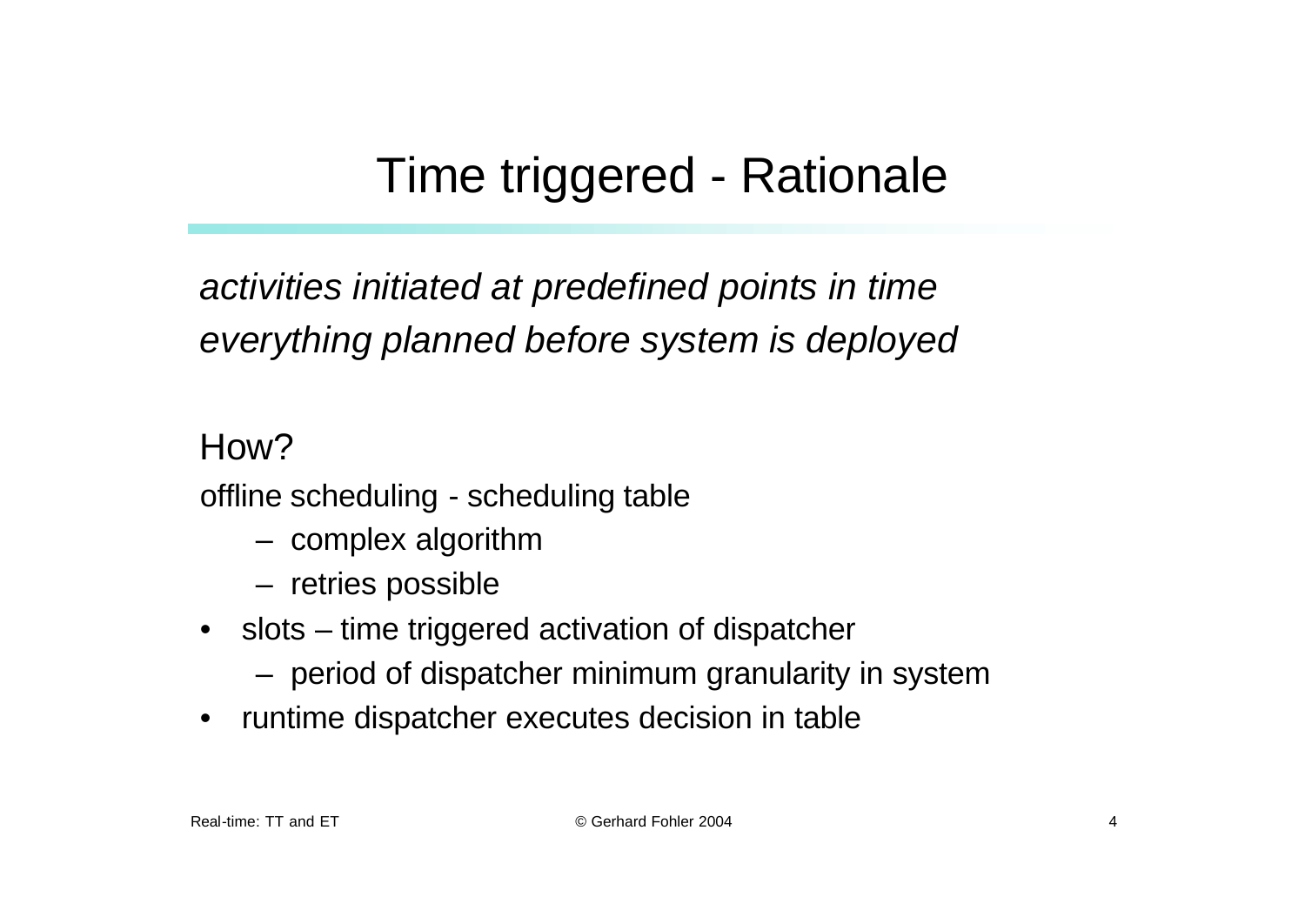### Which cost?

*"everything planned before system is deployed"*

- need to know everything
	- all environmental situations …and time of occurrence
	- all task parameters …including arrival times
	- all system parameters …for entire lifetime
- very high cost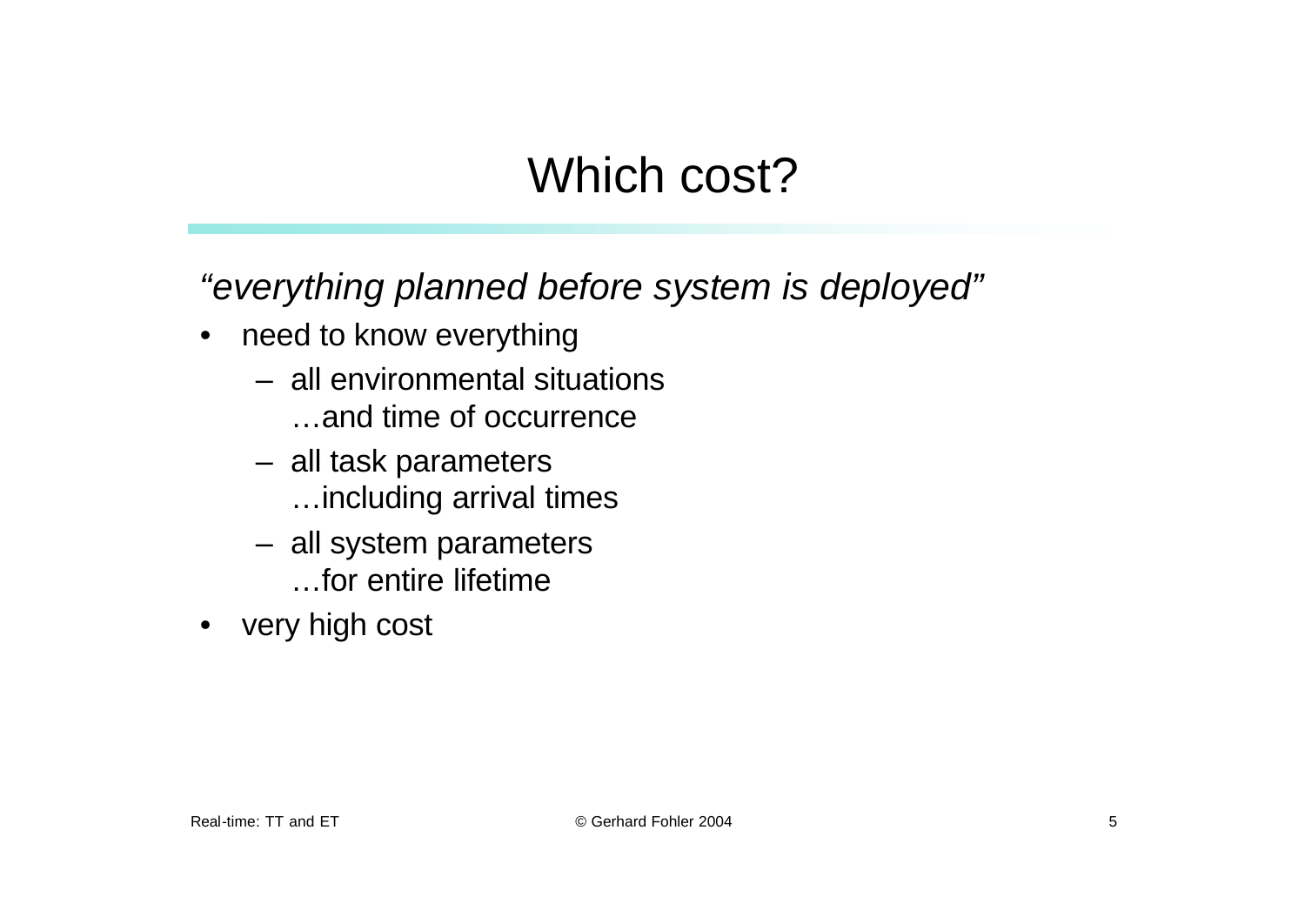### Which benefit for that price?

*"everything planned before system is deployed"*

- *know everything* before runtime
	- schedulability test
		- implicit in offline schedule, "constructive proof"
		- not proven that there is *no* situation where timing could be violated, but show that in *this one* are met
		- complex demands, distributed, end-to-end, jitter, …
	- testing, certification
		- test space reduced dramatically
		- *deterministic,* i.e., know exact what is going on when
- low runtime overhead
	- very simple runtime dispatching, table (list) lookup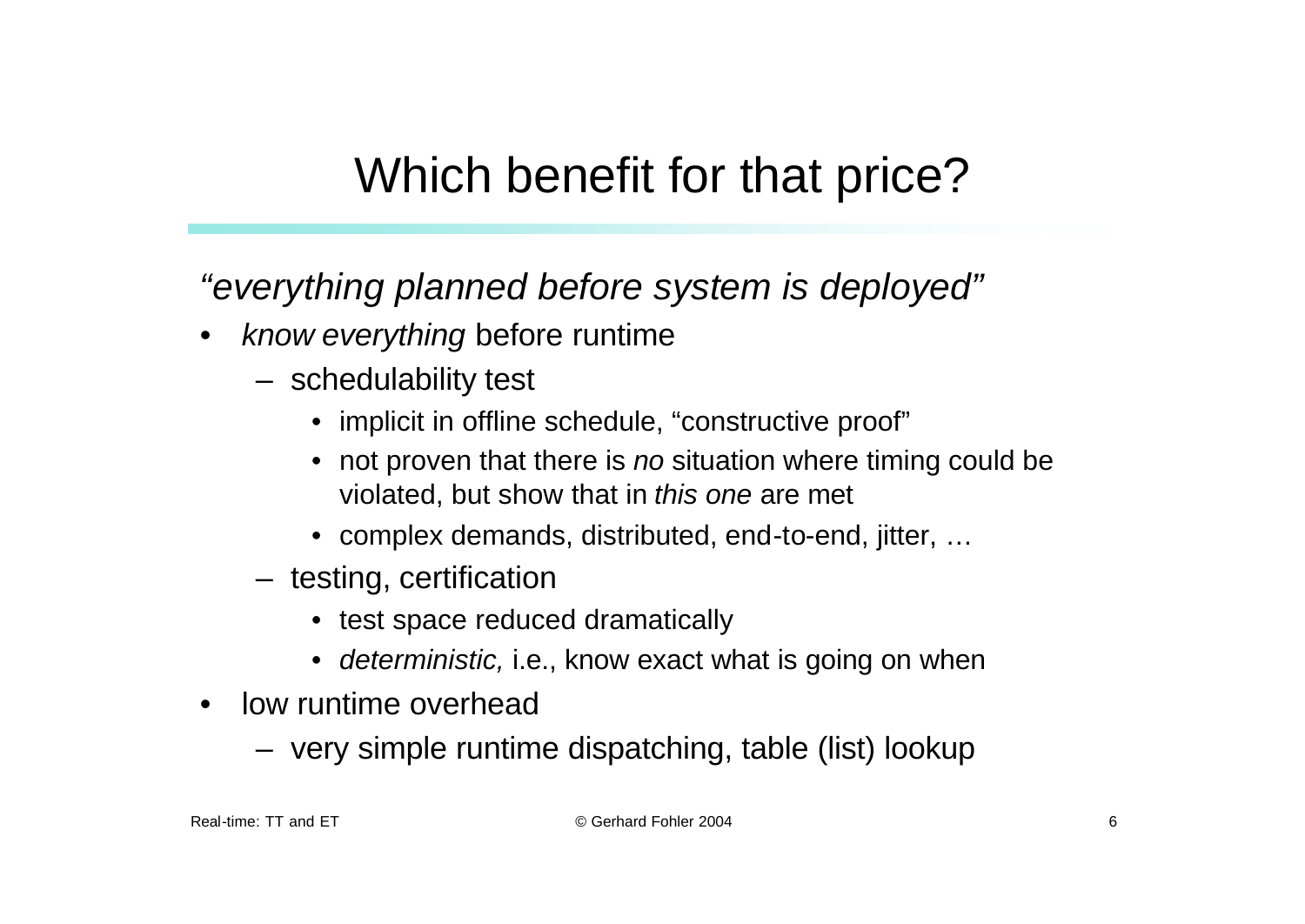- simple fault-tolerance replica determinism
- network receiver based error detection
- non temporal constraints easy to integrate
	- energy, cost
- high resource utilization
	- no pessimism in scheduling overhead don't have to assume worst case, but know actual case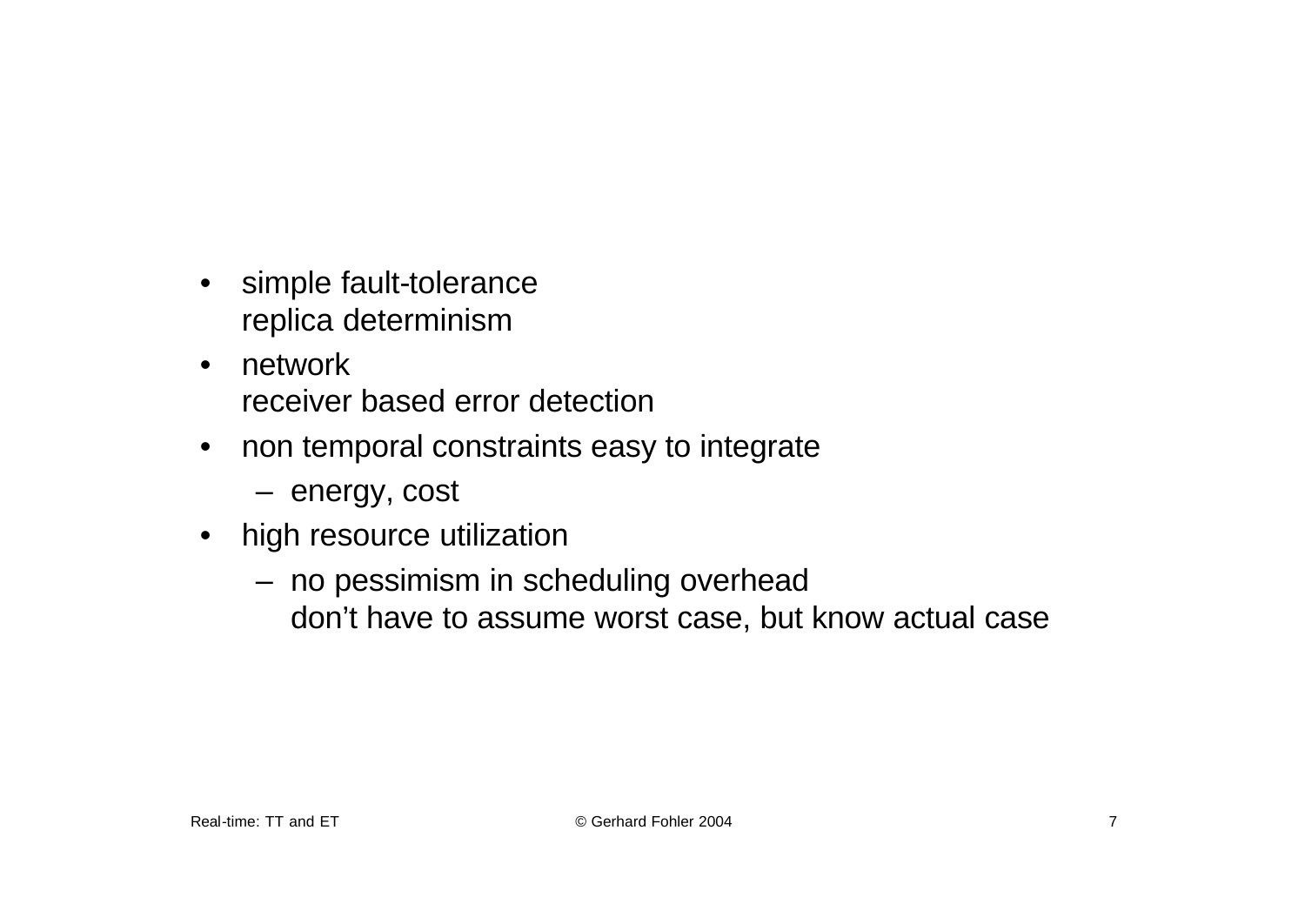### Problems

*"everything planned before system is deployed"*

- anything that is not *completely known* cannot be handled at all
- zero flexibility
- assumes periodic world
- pessimism due to worst case assumptions, lack or reclaiming

#### MARS, TTP, TU Vienna, TTTECH Kopetz et. al.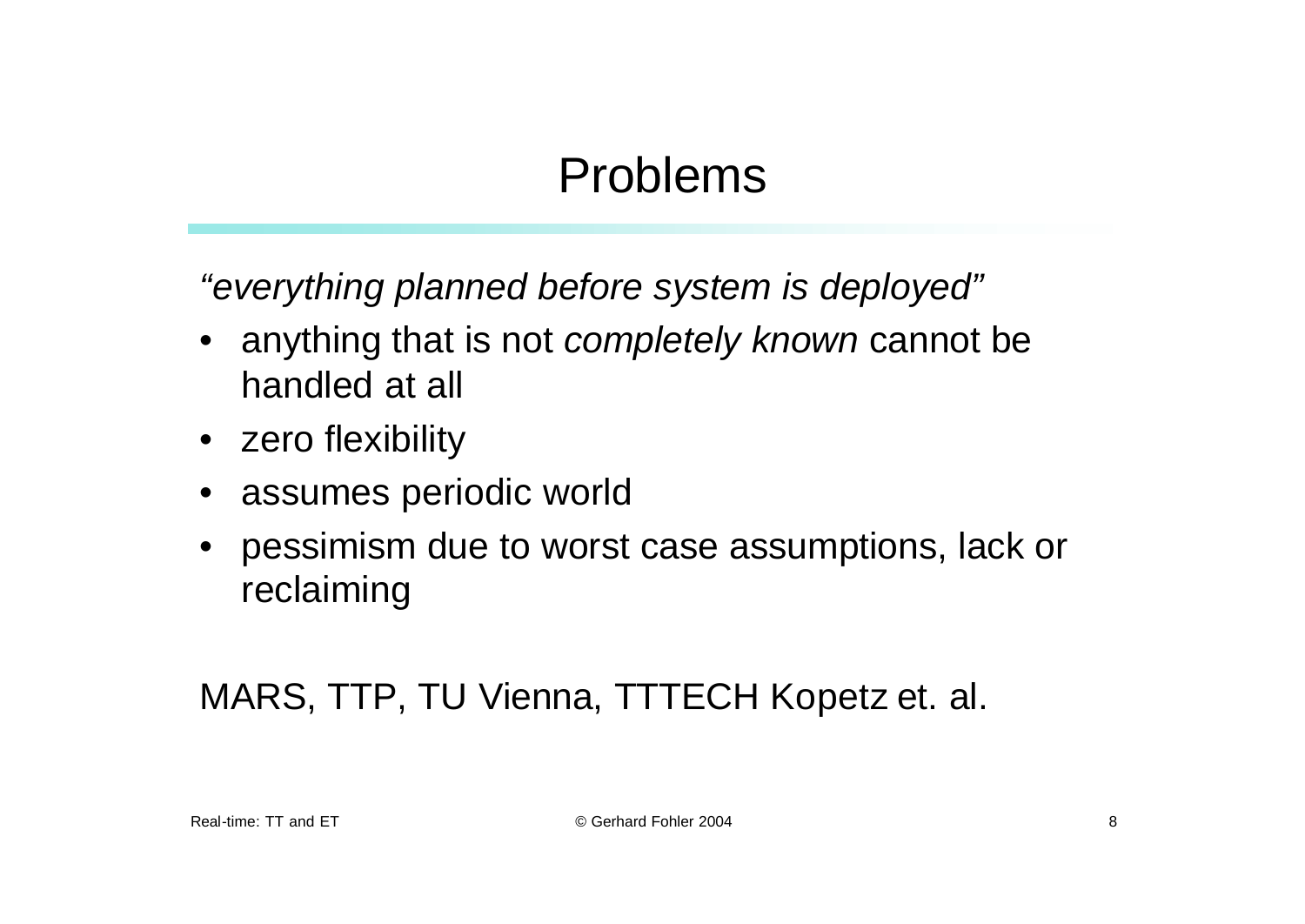### Time triggered vs. event triggered

Who is doing what, when?

- Run-time dispatching is performed according to a *set of rules*.
- Off-line analysis and testing has to ensure that the provided rules for the run-time dispatcher are correct:
	- when the dispatcher takes scheduling decisions according to the given rules, all timing constraints are kept.
	- *off-line guarantees*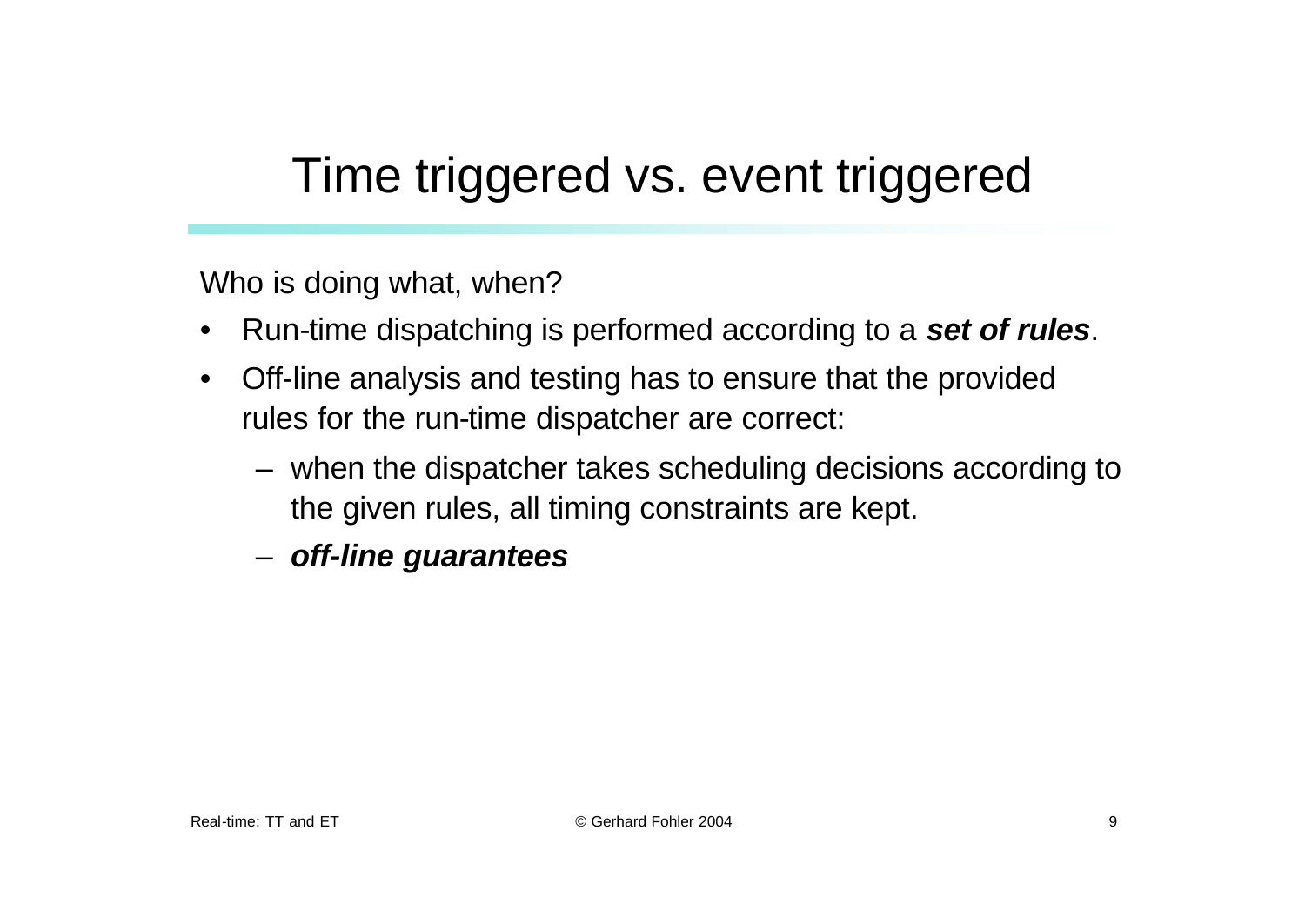#### TT:

- offline scheduling
- rules for runtime dispatcher express as scheduling table

#### ET:

- online scheduling, priority driven
- rules applied at runtime, e.g.,
	- earliest deadline first (dynamic priority)
	- fixed priority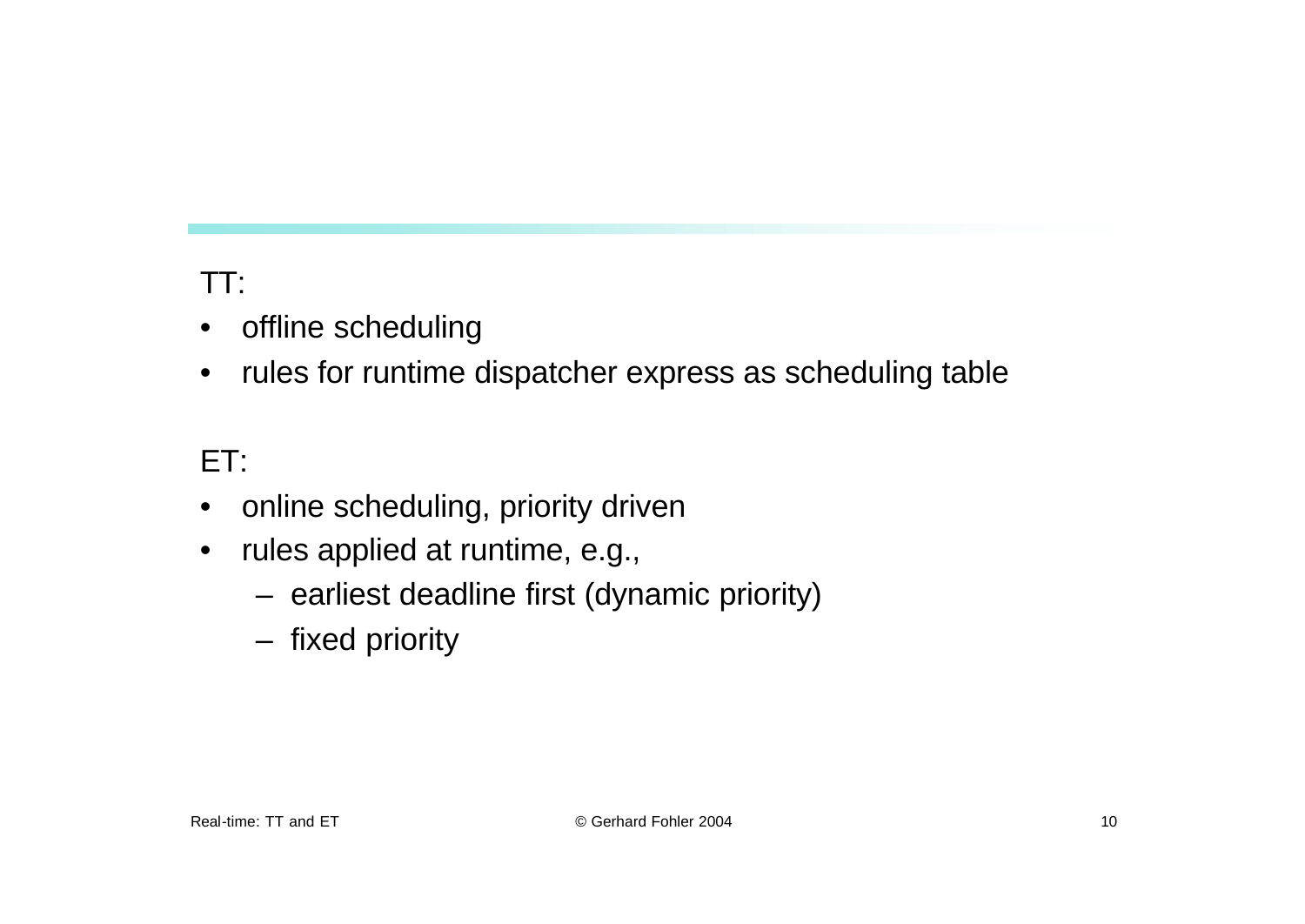# TT, ET totally different?

- dispatcher same basic operation, executing rules
	- TT: rules as scheduling table
	- ET: rules as functions
- online scheduling can provide more flexibility, but *no magic:* 
	- what is not exactly known before run-time cannot be guaranteed then, independent of the used scheduling strategy.
	- e.g., only events for which a task has been specified, i.e., code is available, can be handled
- TT assumes periodic world, ET does not BUT: for offline guarantees, ET has to assume periodic as well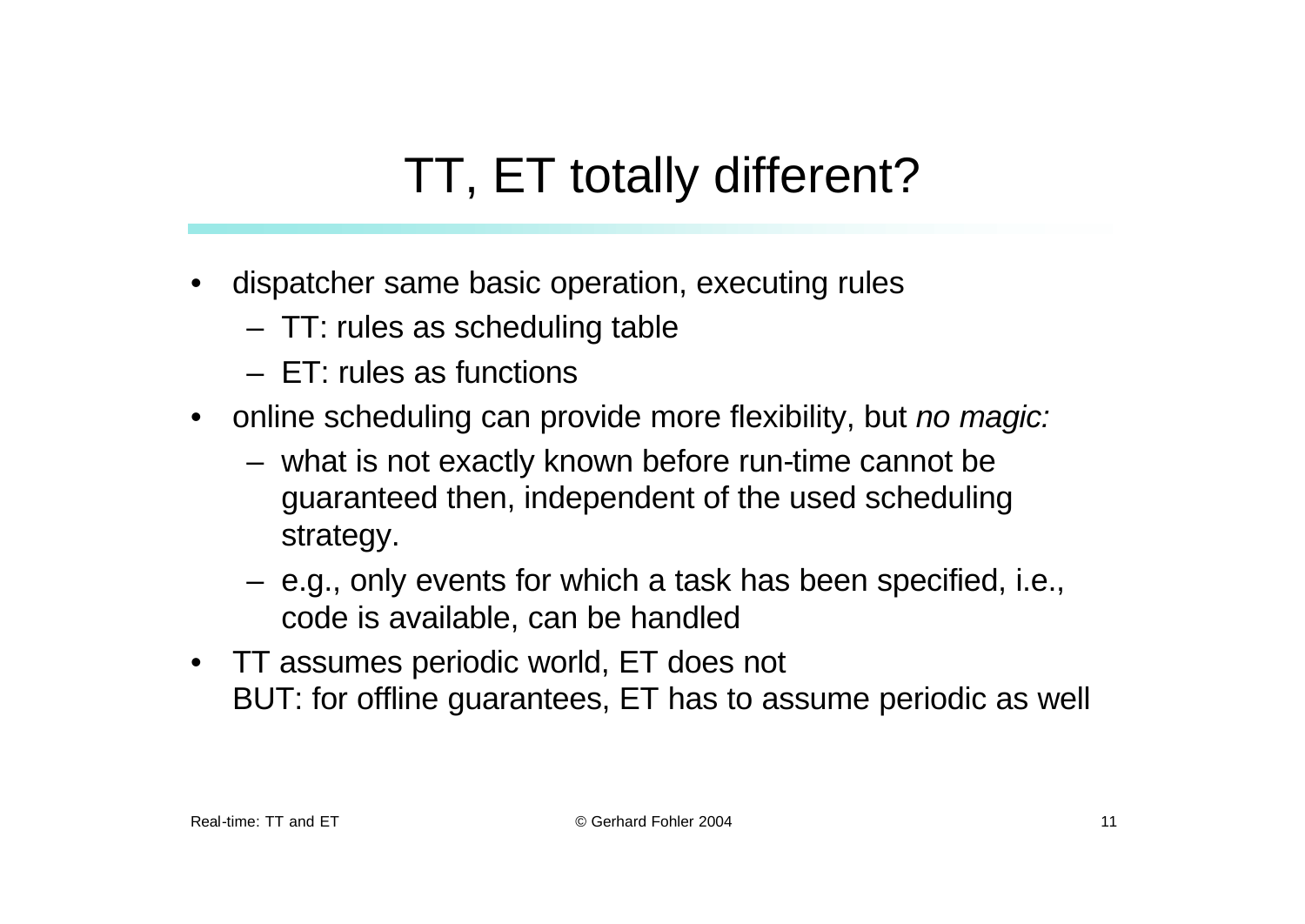# TT vs. ET

#### TT

- $\odot$  deterministic known beforehand which activity running when
- $\odot$  complex demands, distributed, end-to-end, jitter, ...
- $\odot$  low runtime overhead table
- $\odot$  inflexible can only handle what is completely known before

#### ET

- $\odot$  flexible not completely known activities can be added easily
- $\circledcirc$  widely used
- $\circledcirc$  only simple constraints
- $\odot$  high runtime overhead for semaphores, blocking, ...
- $\odot$  limited predictability keeps deadlines, but cannot determine when exactly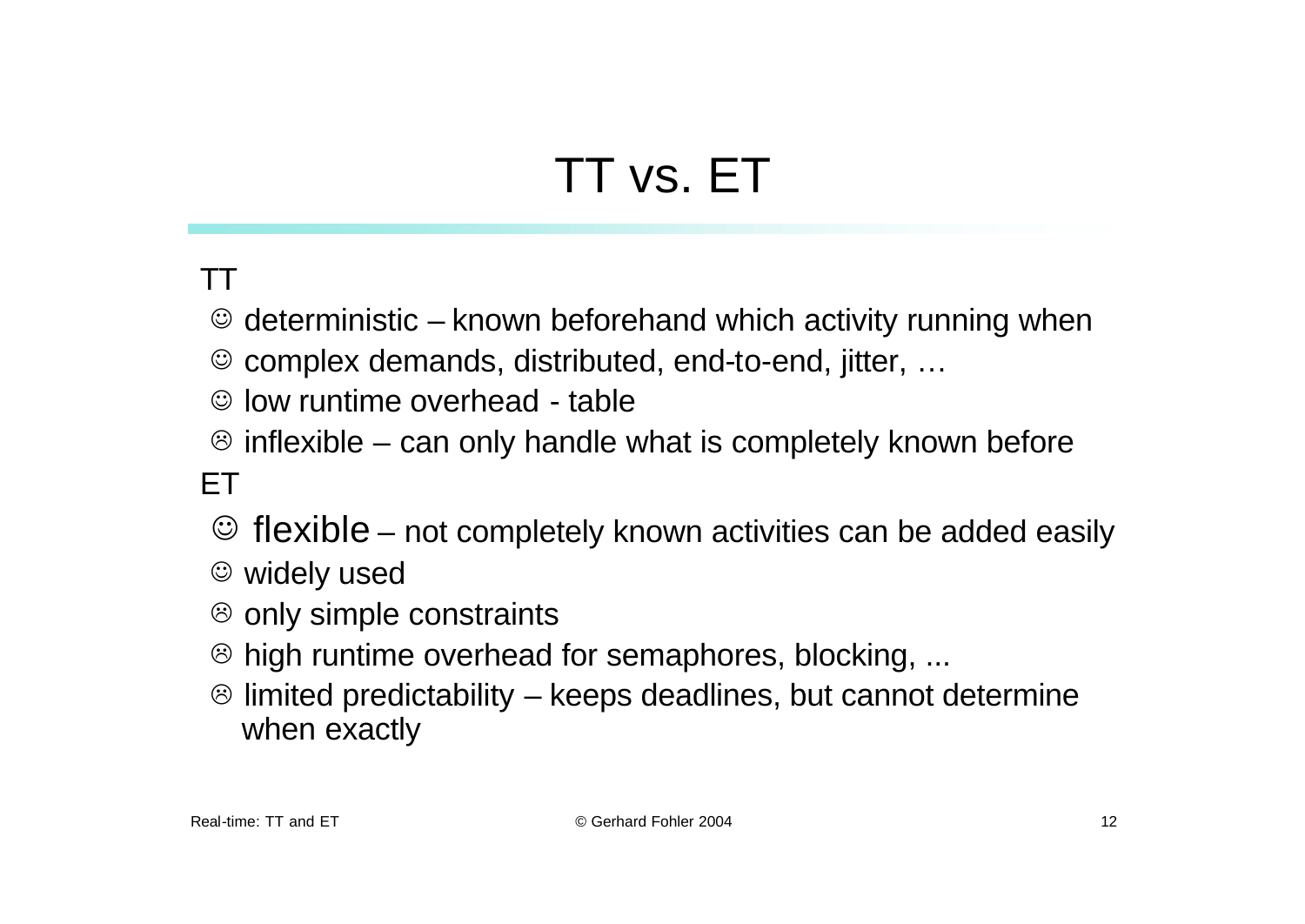# Time triggered and flexibility

mode changes [Fohler 91]

- number of offline schedule tables for modes
- switch between tables
- in deterministic way
- slot shifting [Fohler 96, Isovic 00]
	- integrate aperiodic tasks into offline scheduling
	- shift offline tasks feasibly
	- sporadics, soft and firm aperiodics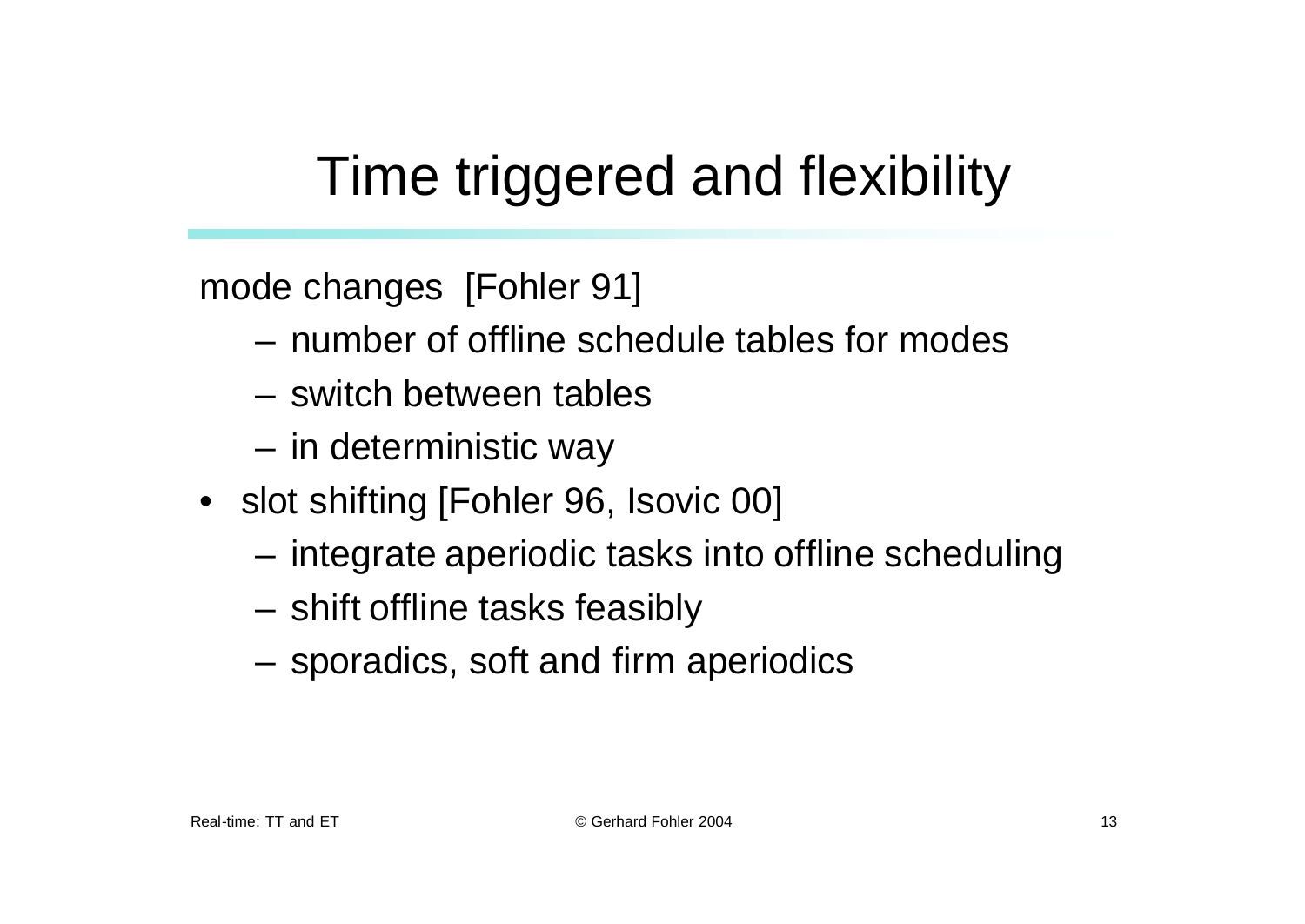# Novel Applications

mix of activities and demands

- core system with high demands
	- strict timing behavior
	- safety critical, fault tolerant
	- proven and tested for worst case
- hard real-time applications
	- temporal correctness, etc.
- flexible real-time applications
	- not completely known
	- some deadlines can be missed
- non real-time activities
	- must not disturb real-time activities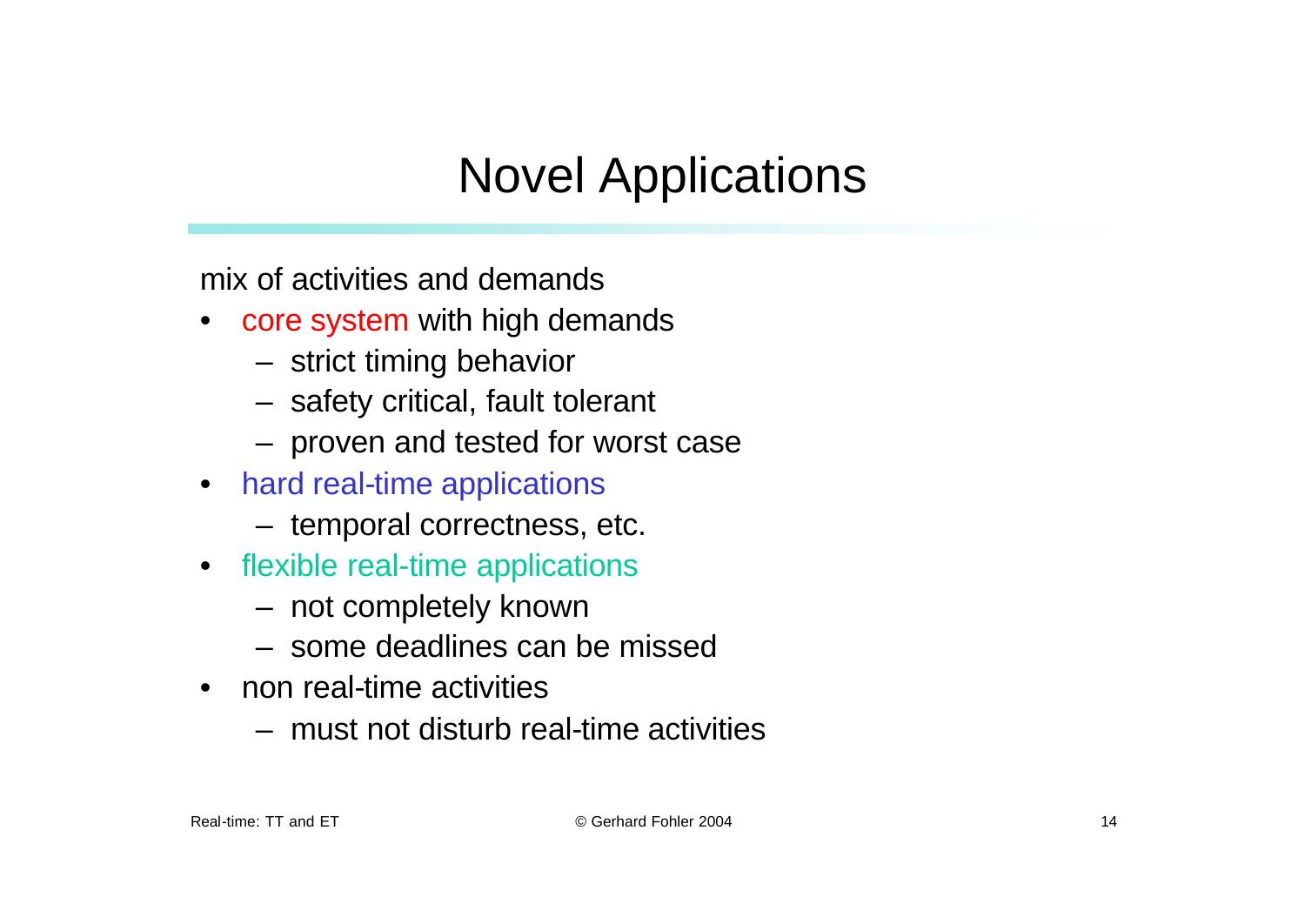

#### not deterministic behavior of critical activities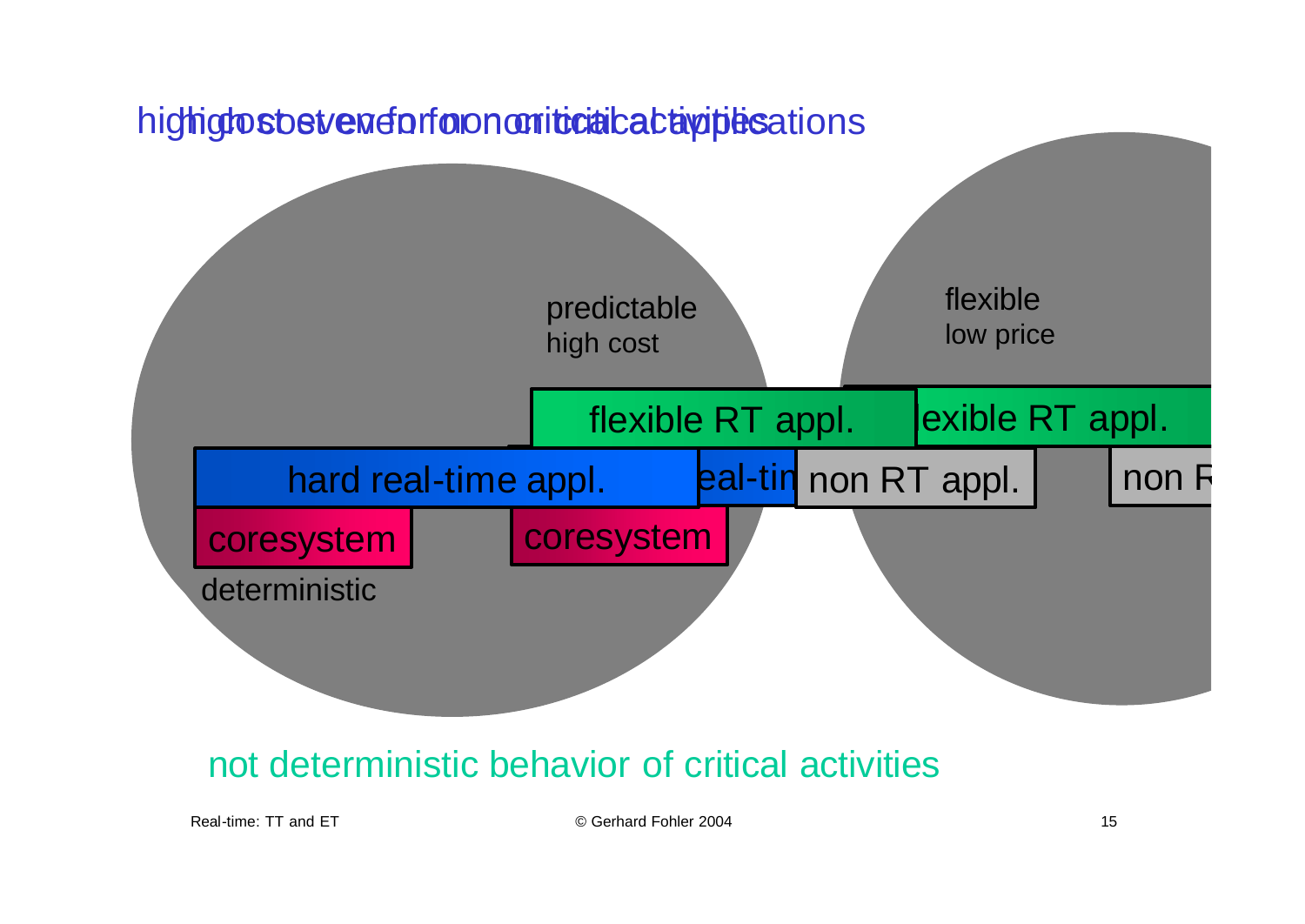- analysis of offline schedule and demands
- limit task executions target windows
	- demands fulfilled, if tasks execute within target windows
	- starttime, deadline pairs

dl(PG)

• ready for dynamic, event triggered scheduling



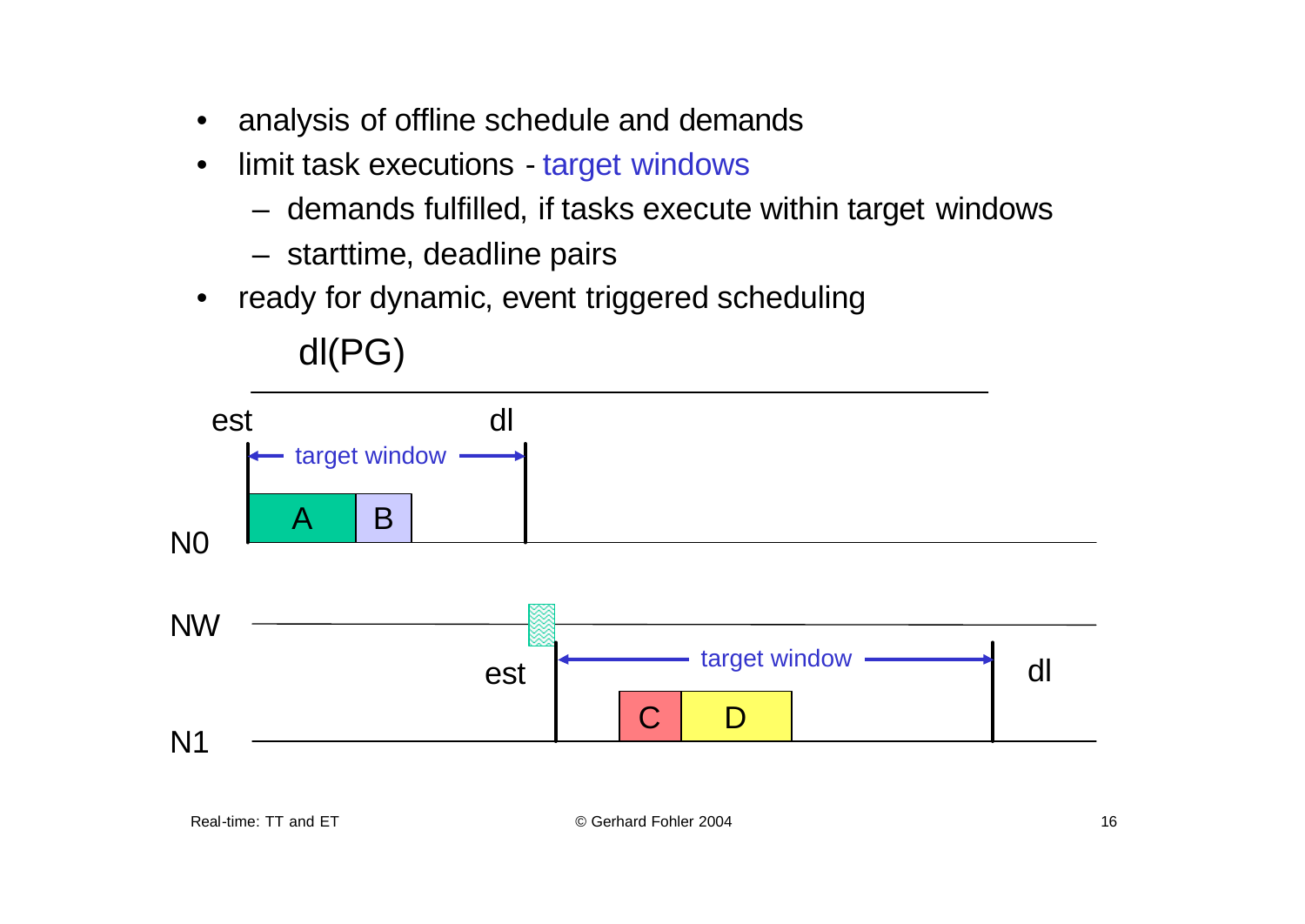### Predictable Flexibility

target windows control flexibility of task execution

- $target$  window  $=$  original task execution no flexibility, original schedule
- target window after flexibility analysis flexibility of execution while meeting demands
- reduced target windows reduced flexibility, e.g., for jitter control
- modifying target windows selects flexibility of tasks individually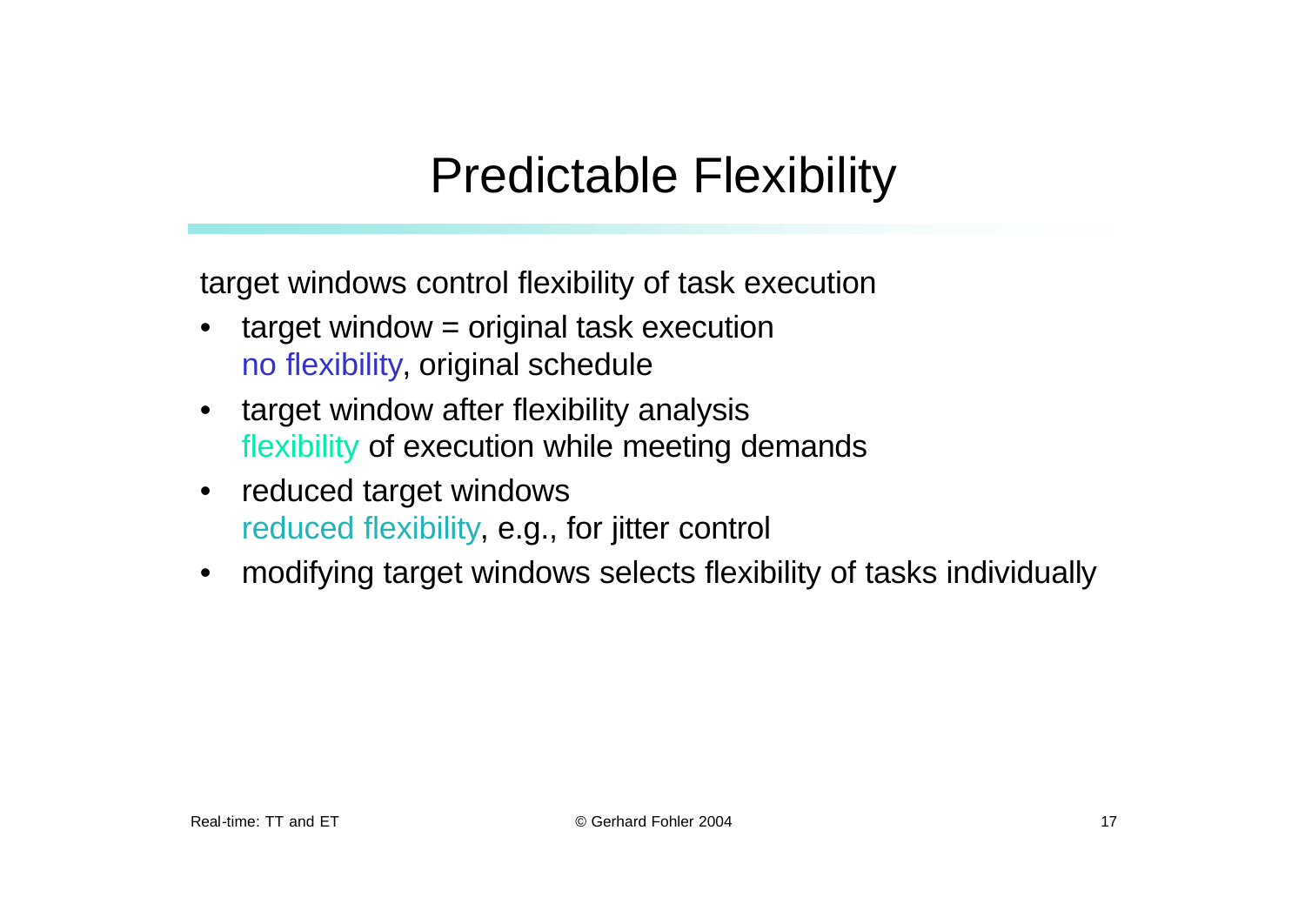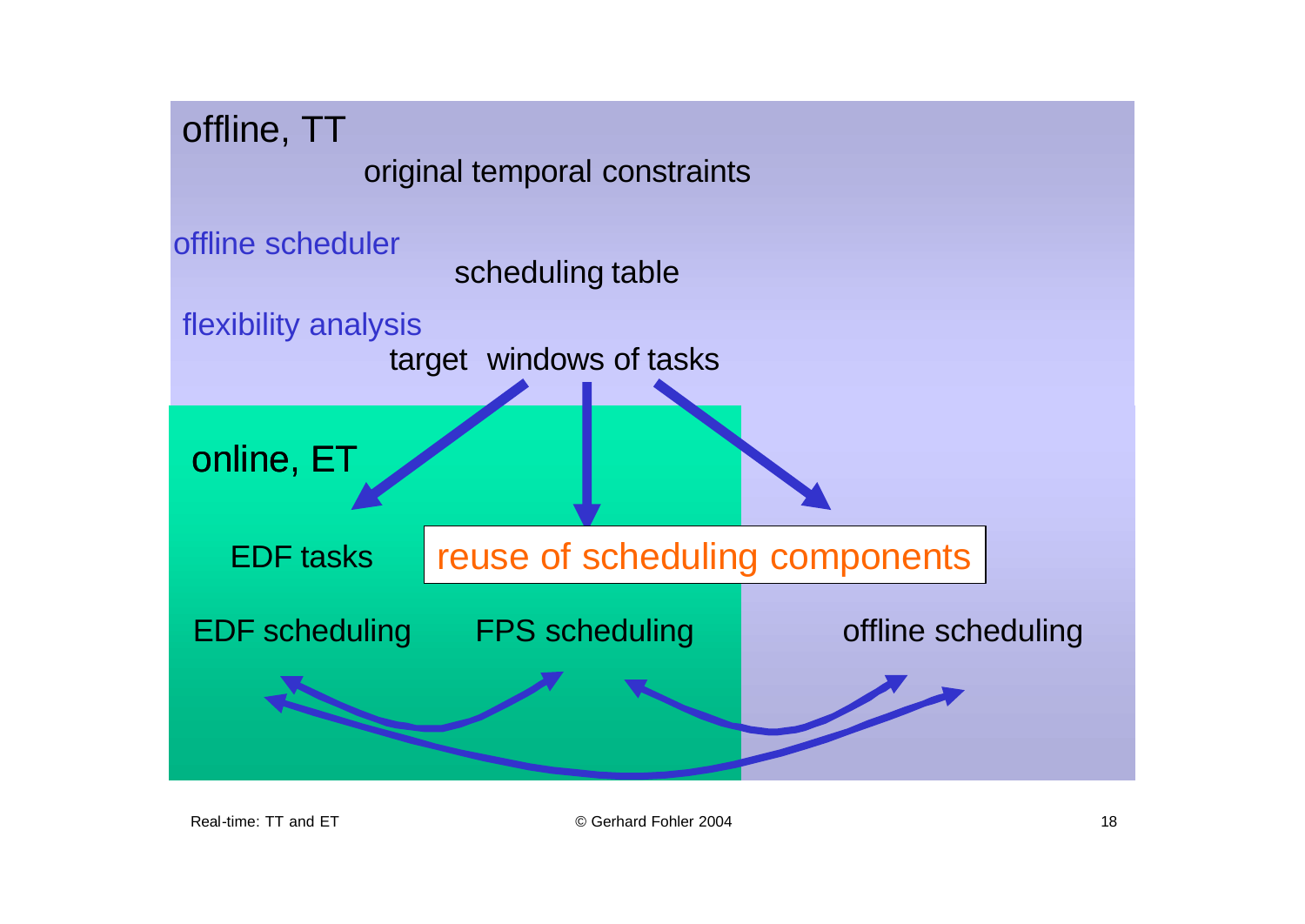# Time triggered - methods

- offline scheduling
- also known as
	- static scheduling (caveat, also used for fixed priorities)
	- pre runtime scheduling
	- table driven scheduling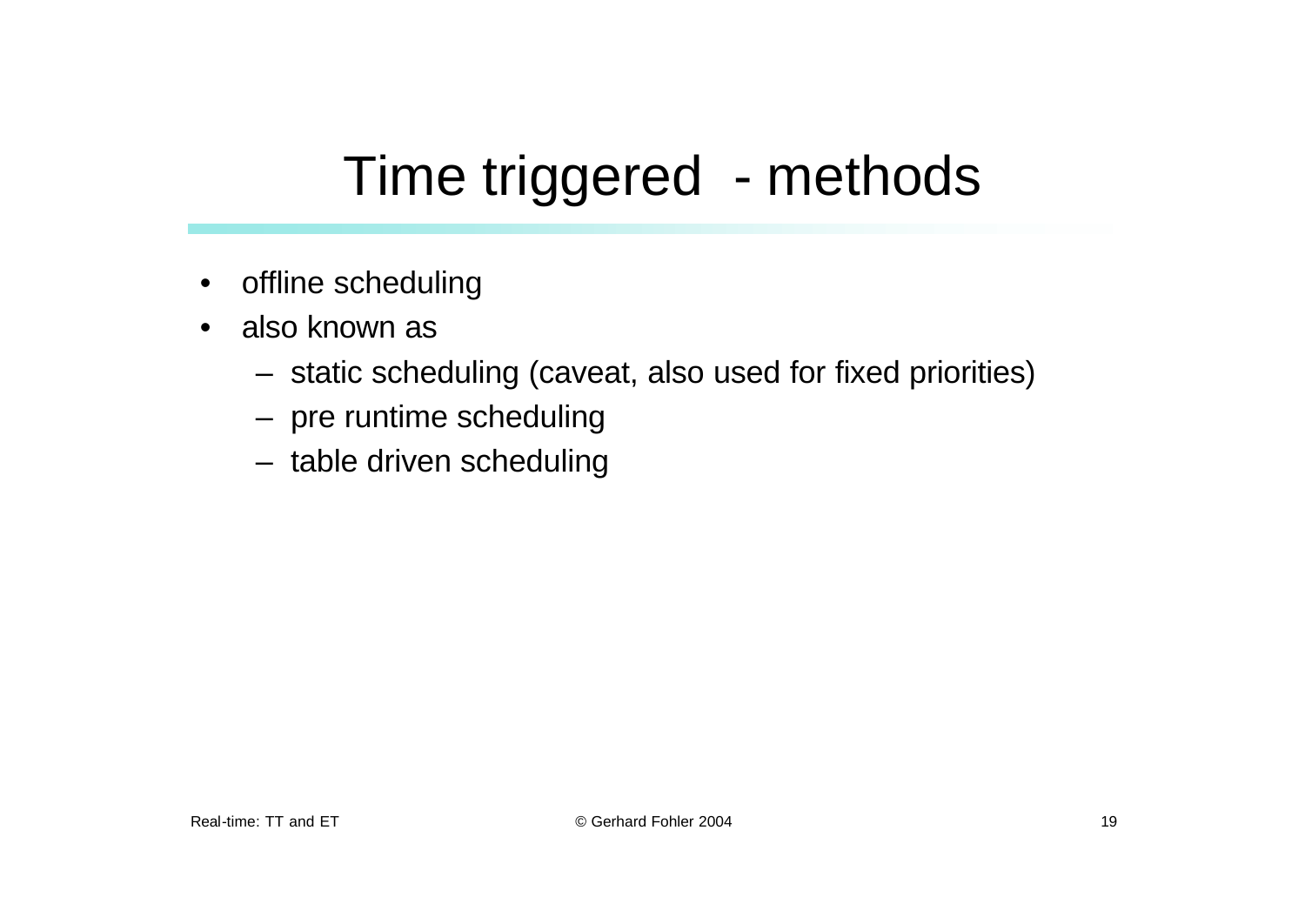### How long to schedule?

- standard OS schedulers work on strategies without guarantees
	- handle "task transition graph" waiting ready executing…
	- select one out of the ready tasks to execute
	- perhaps prevent deadlocks etc.
	- go on until shutdown or system lock/crash, e.g., windows
- off-line guarantees: before, for entire *mission lifetime*
	- minutes
	- hours, days, more
	- need to guarantee every one of them
	- combinatorial explosion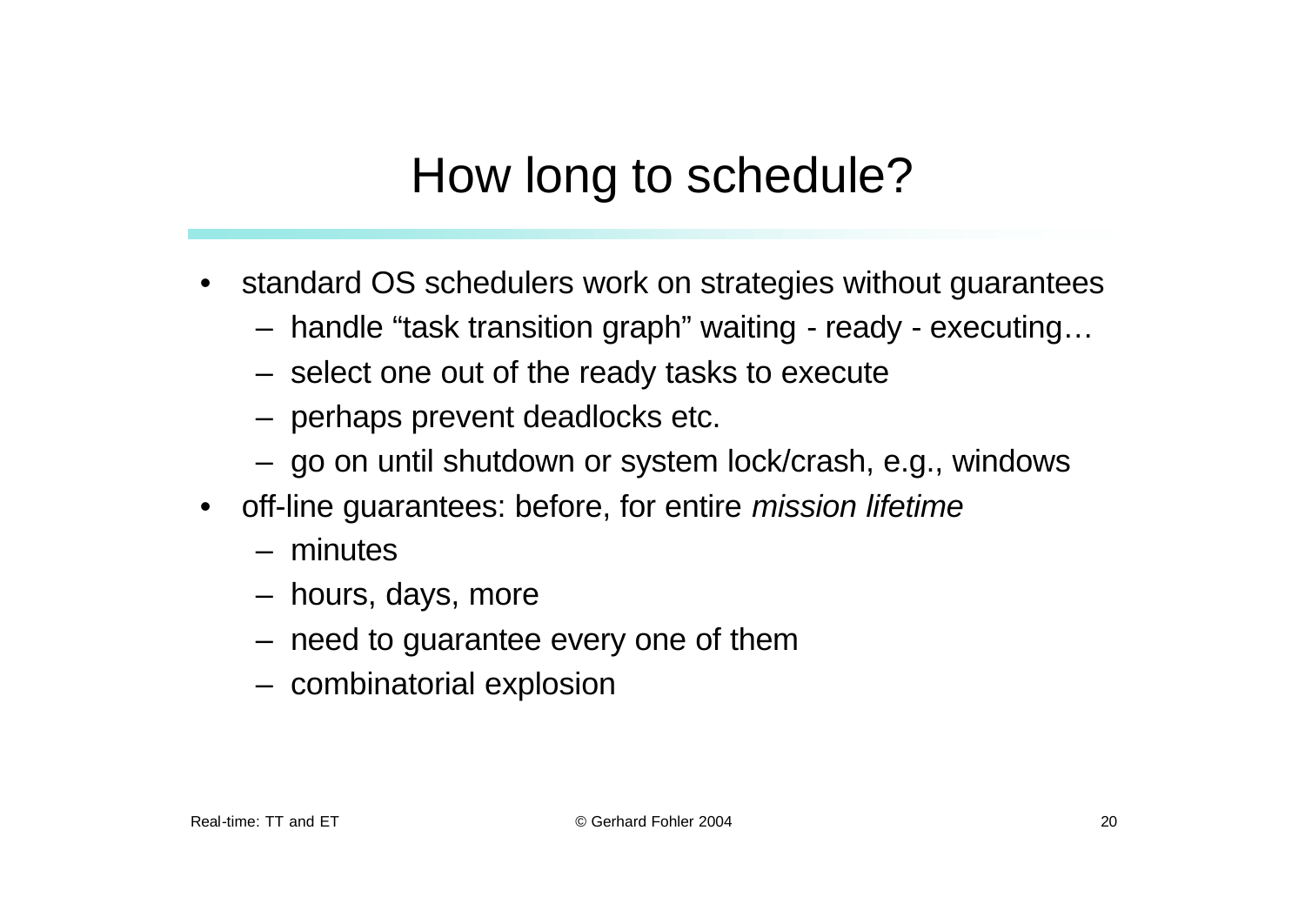#### Shorten analyzed lifetime

- analyze only single, selected part of lifetime
	- worst case proofs
	- need to ensure assume worst case is worst case
		- restrict complete freedom of task parameters
		- periods
- analyze repeating patterns during lifetime
	- typically periods
	- if harmonic, enough to analyze for duration of longest period
	- if not, *least common multiple LCM* of all involved periods
	- can be large
	- execute repeatedly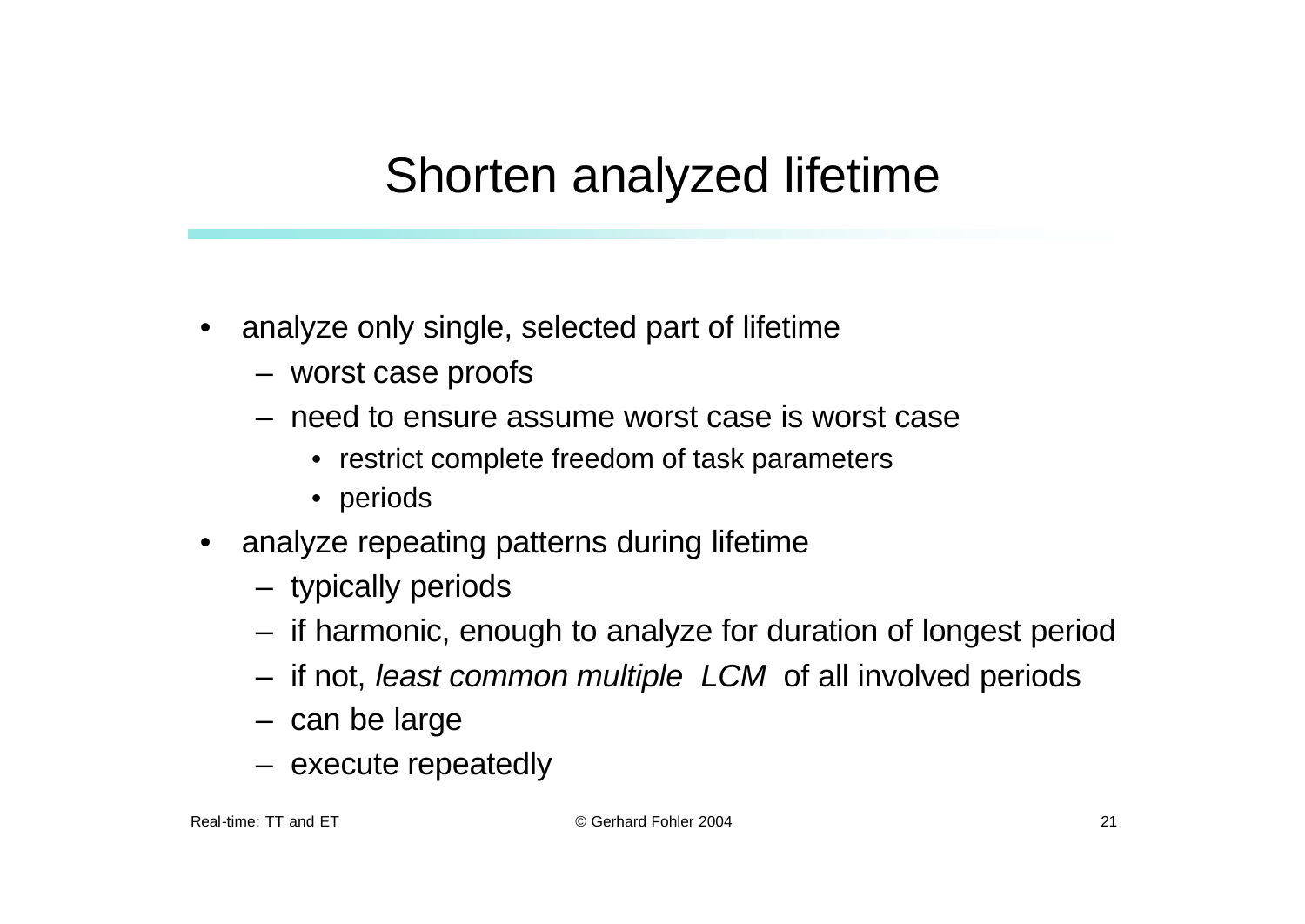#### How to schedule within LCM?

- *Cyclic scheduling*
	- tasks in period classes
	- schedule tasks within classes
	- group task class schedules
	- …until all tasks scheduled
- easy to handle, historically popular

*very different from offline scheduling!* less powerful, more restrictive, etc often mixed up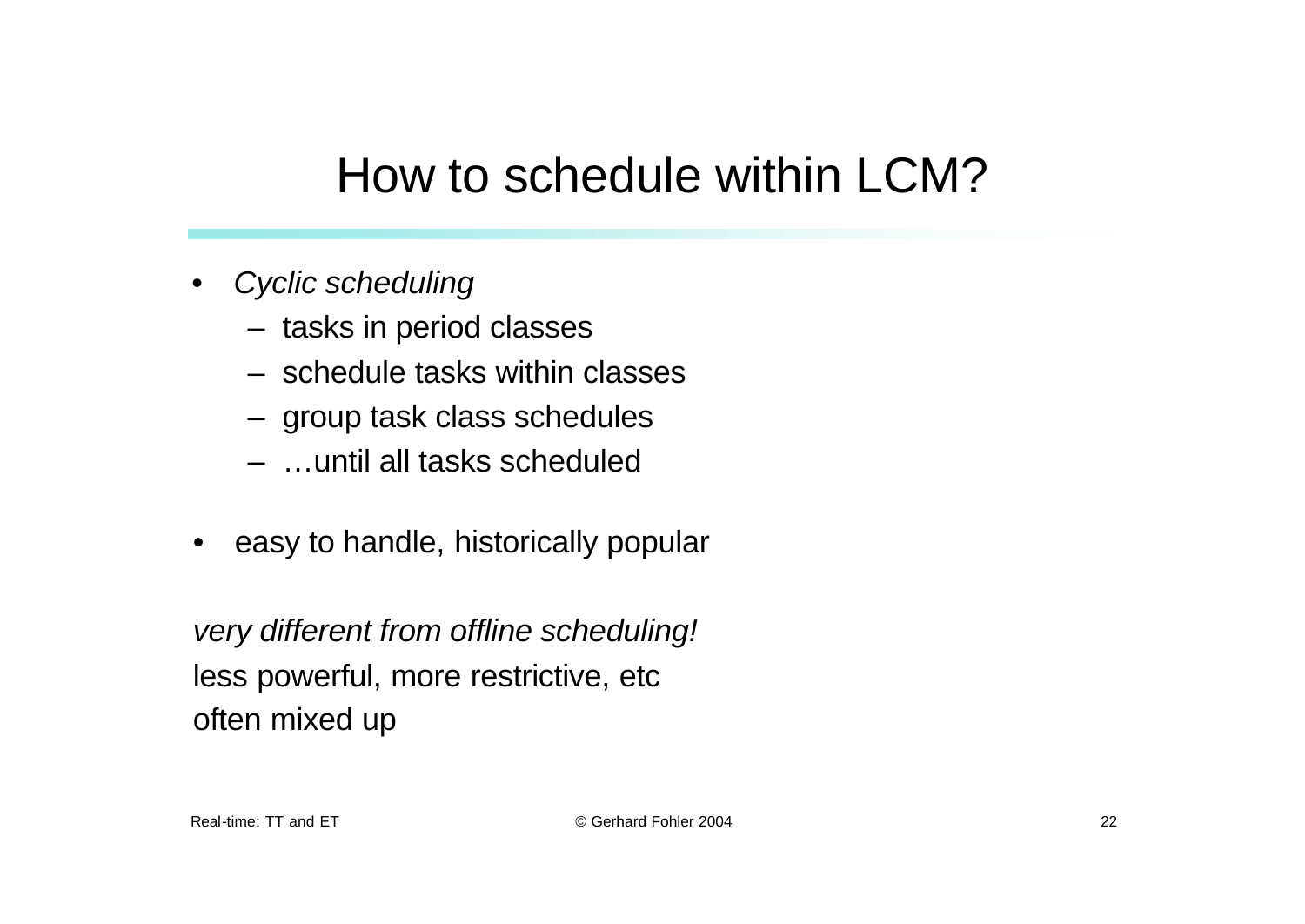- *off-line scheduling static, pre run-time*
	- construct schedule of length LCM
	- apply smart method
	- fulfill all constraints
	- not limited to "period concatenation"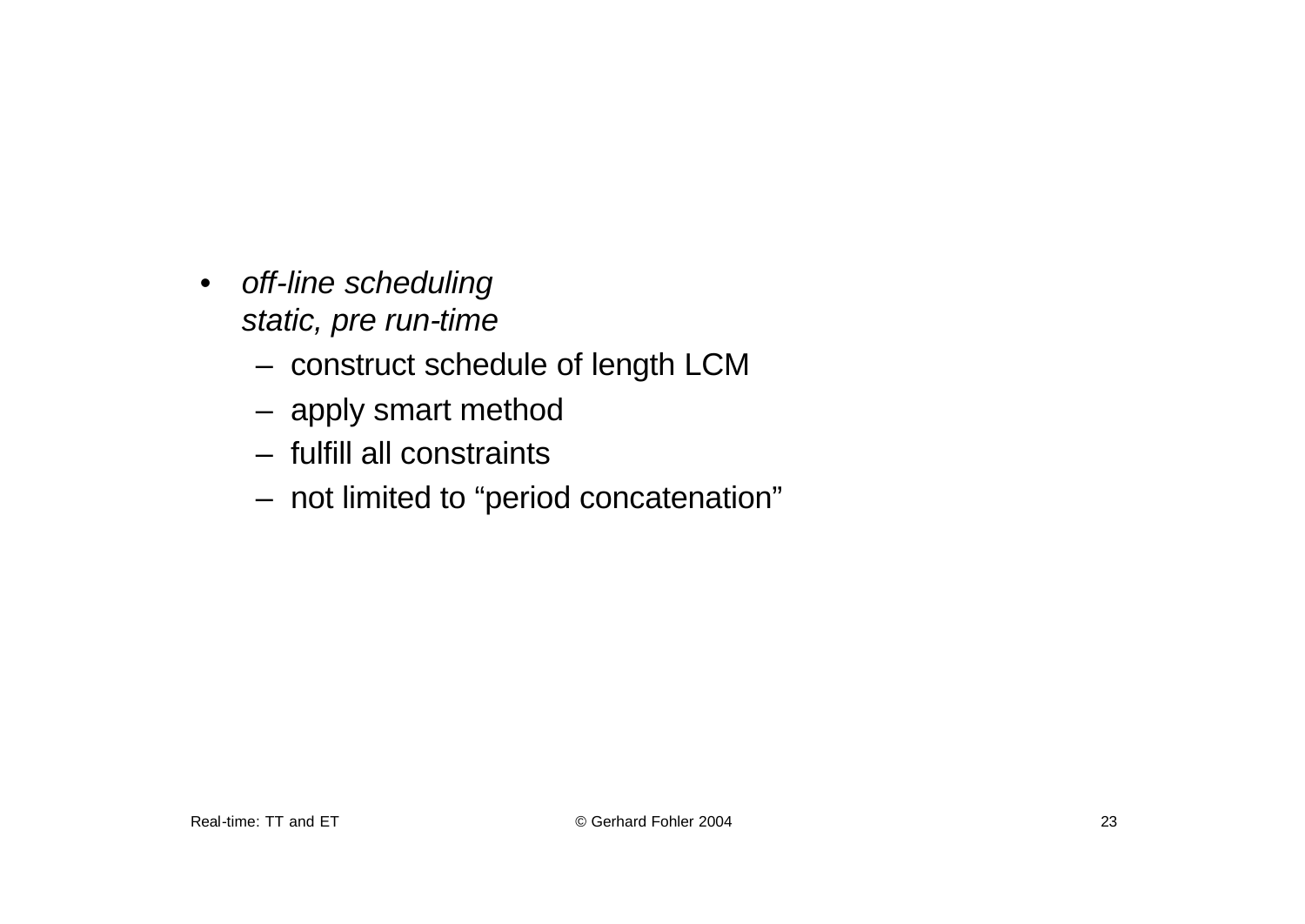# Off-line Scheduling Methods

What do we want to achieve?

- we want to find solutions
	- NP hard in more than trivial cases
		- $\rightarrow$  can take very long time
- have to optimize search to find solutions fast but
- once we find solution, we are done
- likely that first try will not work, maybe solution does not exist
- what if we don't find one/does not exist?
- total time spent in schedule design: time of not (finding  $*$  #failures) + (1 $*$ time of finding)  $\rightarrow$  not finding at least as important as finding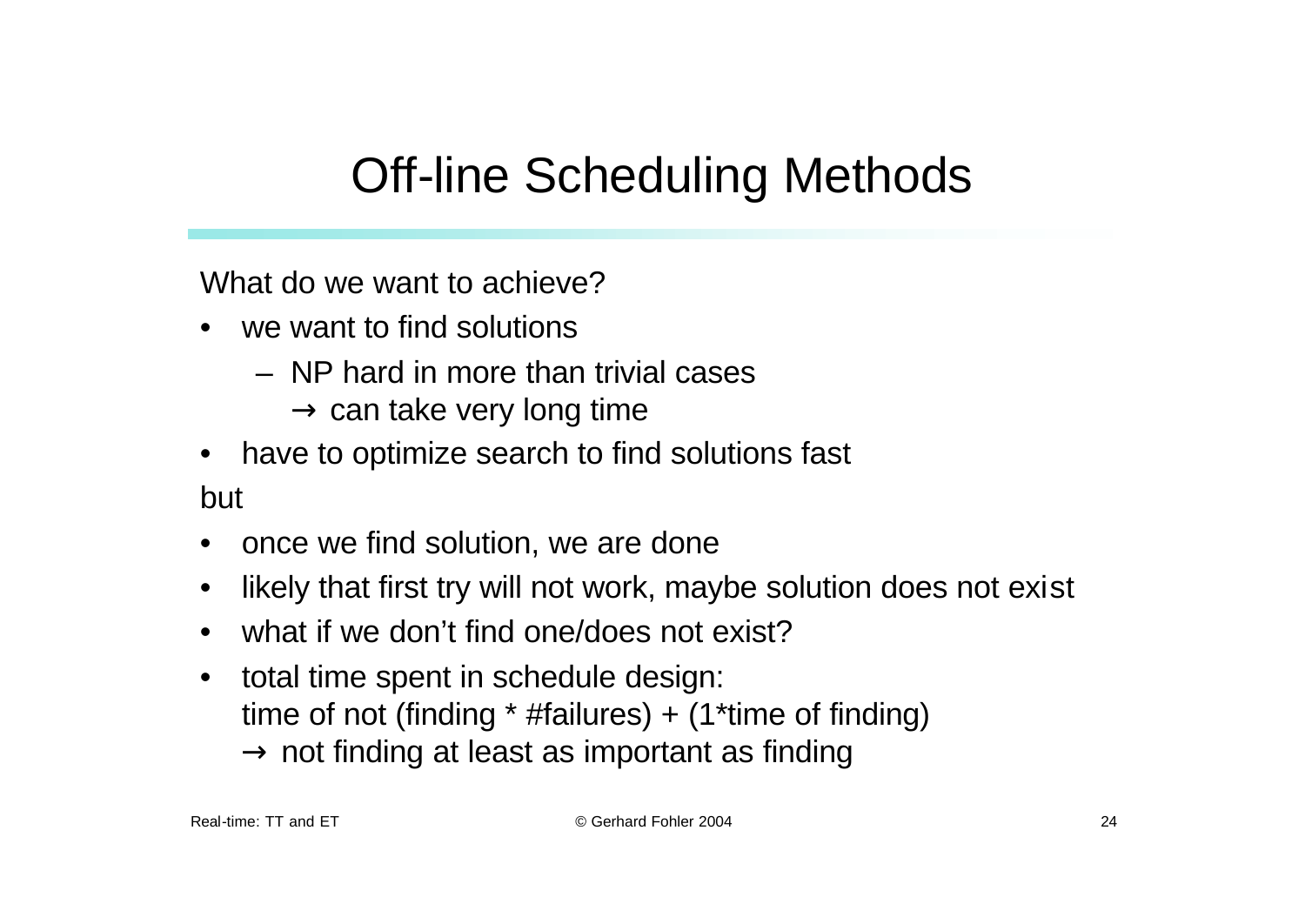we need

- algorithm for
	- fast detection of no solution/not finding
	- fast finding of feasible solution
- strategy to
	- select tradeoffs
	- choose time spent
	- allow for detection of why no solution found (difficult)
	- good redesign for next schedule attempt
- designer support

most current algorithms concentrate on finding solution only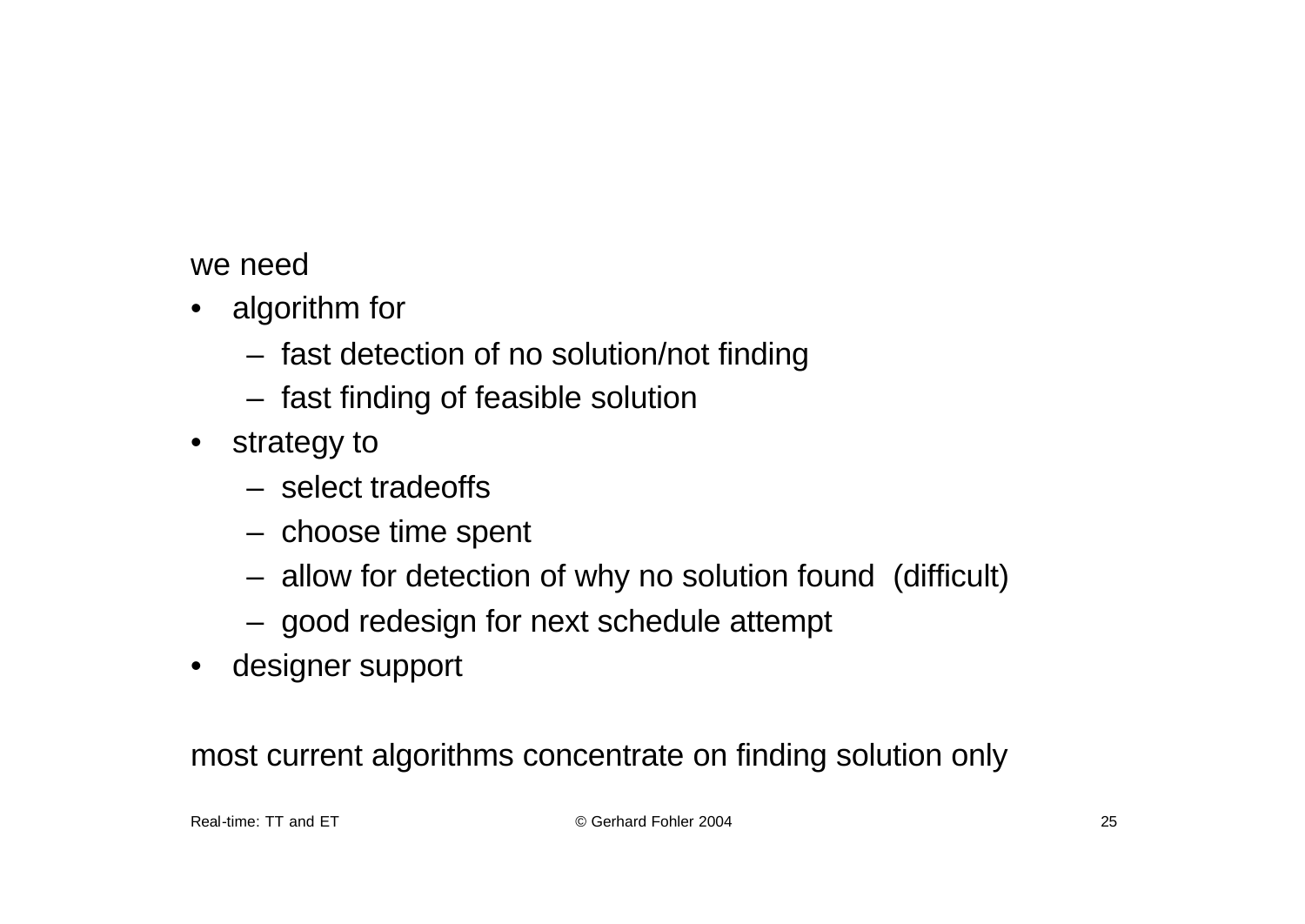## **Directions**

How to construct a schedule?

- simple solution: use online scheduling, e.g., EDF
	- still better than online can backtrack or redesign
	- better utilization because resource conflicts are known, don't need to assume worst case
	- testing
	- etc.
- search
	- popular
	- easy to change constraints
	- easy algorithm
	- problems with feedback problem source in search tree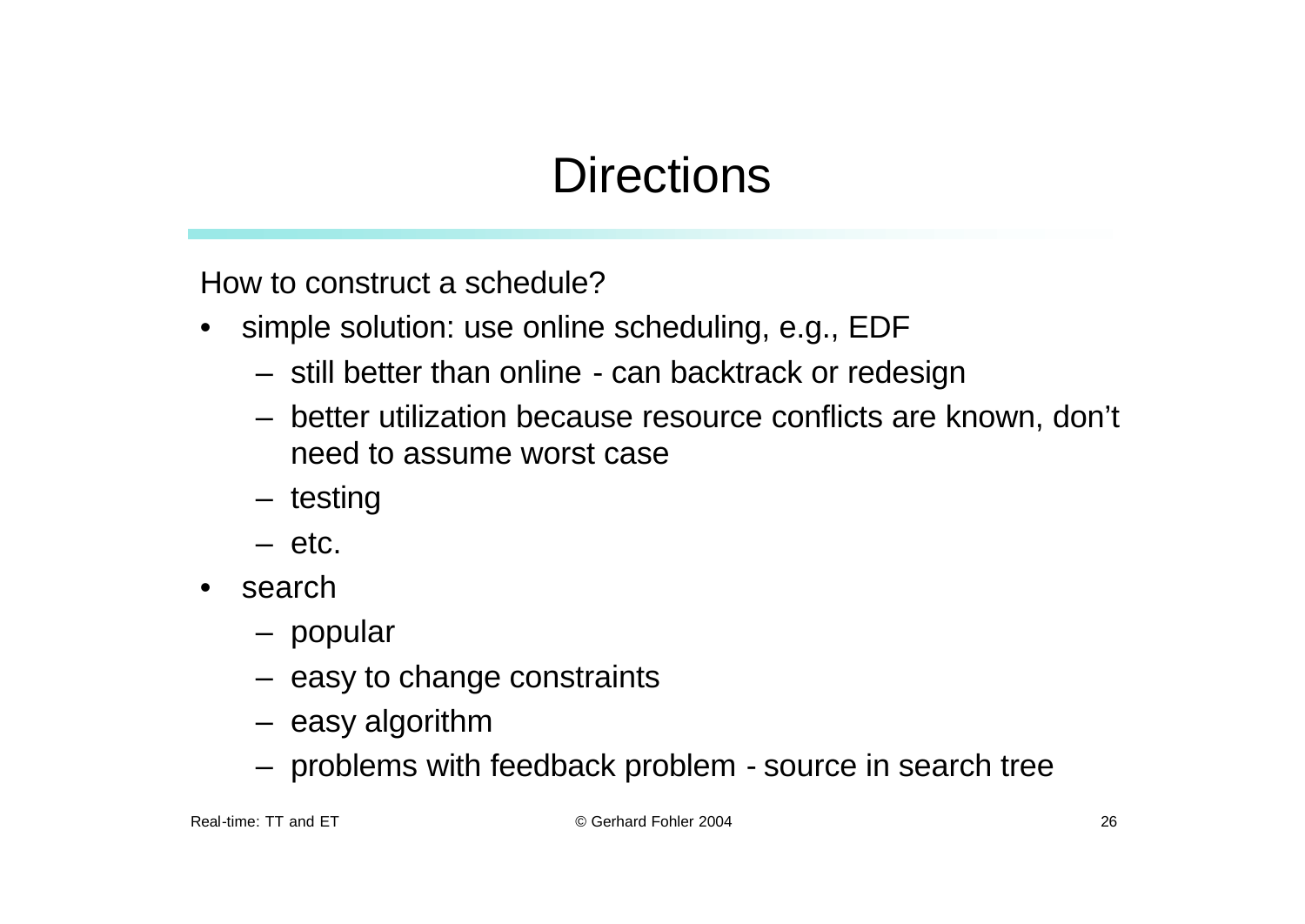- genetic algorithms e.g., simulated annealing
	- simple
	- does not get stuck easily with hard sub problems
	- can handle large task sets
	- difficulties with complex constraints
	- good for allocation of tasks to nodes in distributed system
- "by hand"
	- sometimes really fully by hand
	- with support
		- resolve difficult parts by hands
		- extend existing schedules
		- place some tasks by hand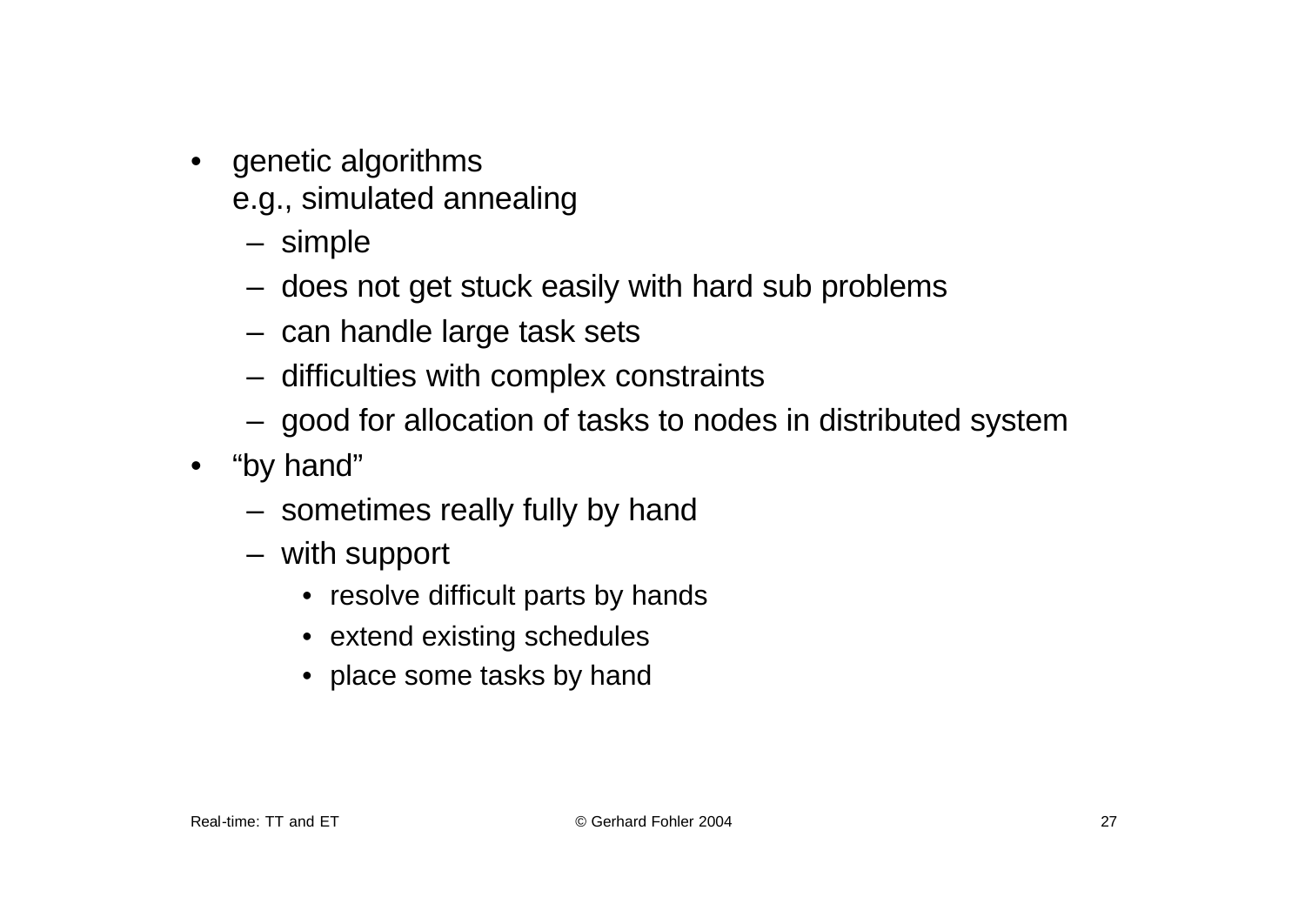# Off-line Scheduling - Search

precedence graph structure well suited for **(heuristic) search through search tree**

- nodes represent (partial) schedule
- edges represent scheduling decisions
- heuristic function used to guide search through search tree search strategies examples for distributed systems
- A\*, IDA\*: Fohler 1989, 1991
- branch-and-bound: Ramamritham 1991, Shin et all 1993
- "meta", two stage branch-and-bound for pipelining Fohler, Ramamritham 1997
- resulting schedule is a set of schedules for each node in the distributed system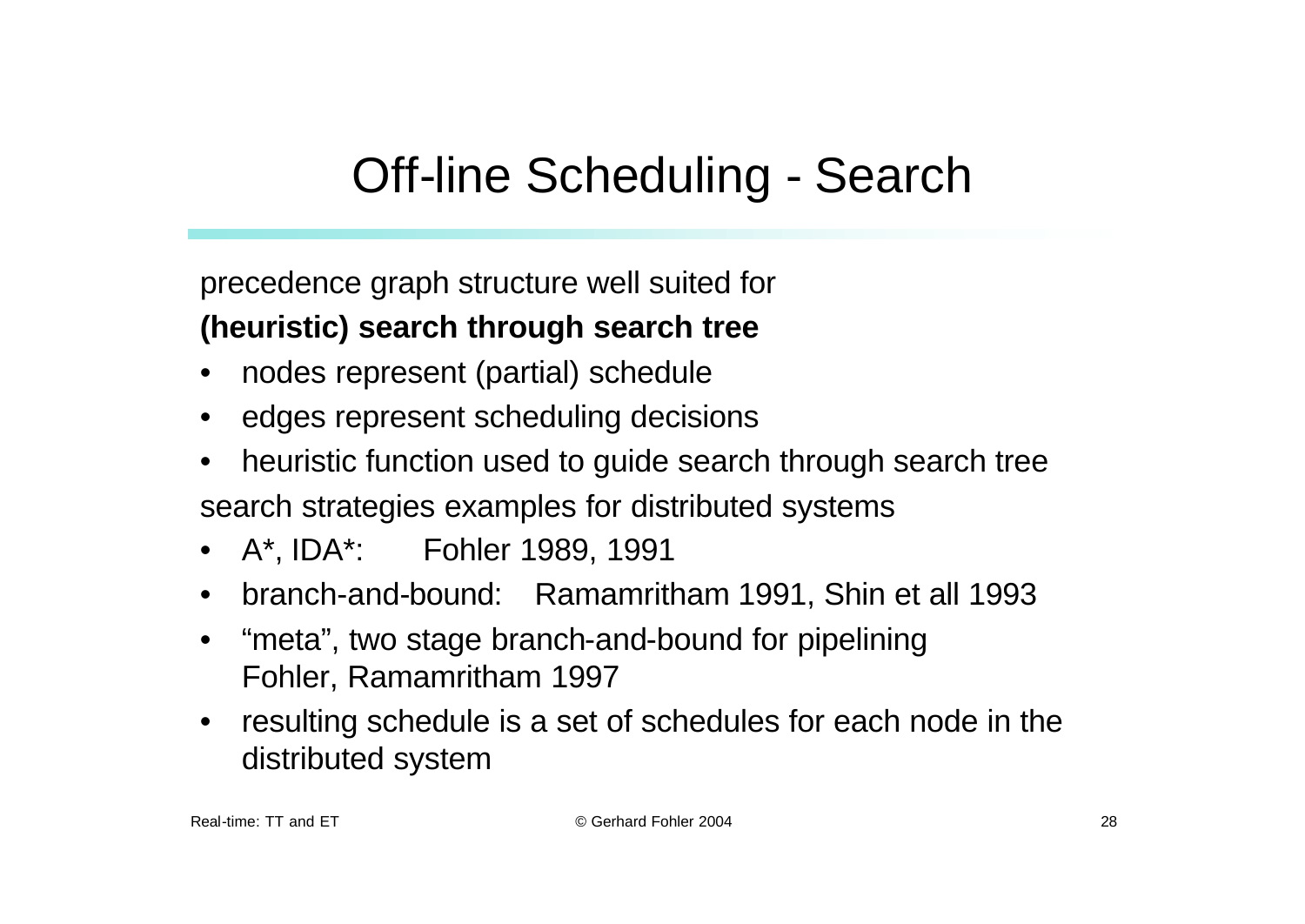### Off-line Schedule Construction

- time triggered
- totally pre-planned
- global time base
- cars, airplanes
- periodic "world"
- some say all "real tasks of real applications" are periodic
- true for some applications
- generally not!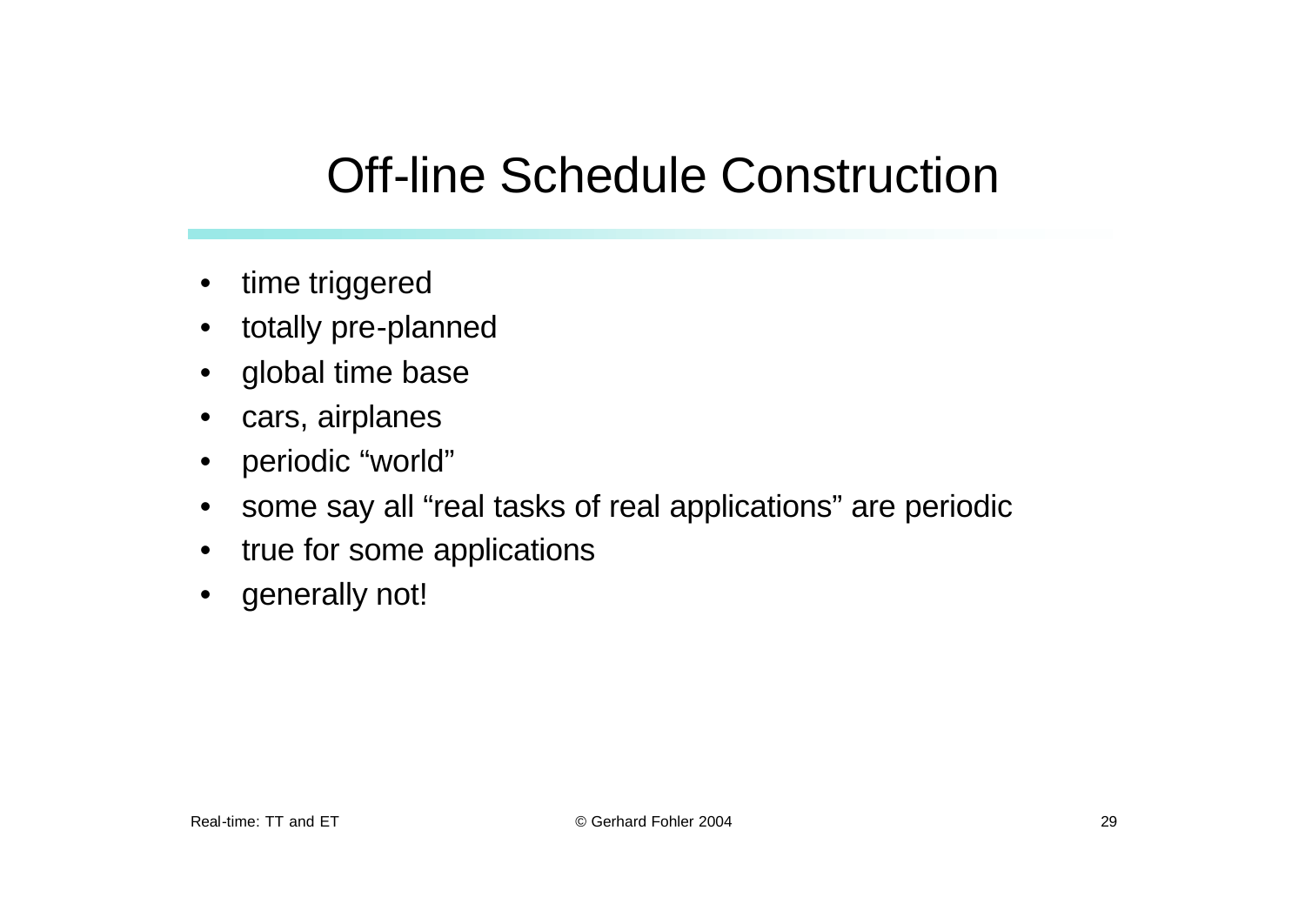# Making a periodic world

- "naturally periodic", e.g., control, sampling
- aperiodic tasks, i.e., without any restriction on arrival no way
- sporadics transform into *pseudo periodic tasks* assumptions about *events*
	- maximum rate of change, *minimum inter arrival interval, mint*
	- maximum delay of reaction, *react*
	- computation time, *comp*
- determine period and deadline
- have to ensure that
	- 1. reaction is not late
	- 2. no event missed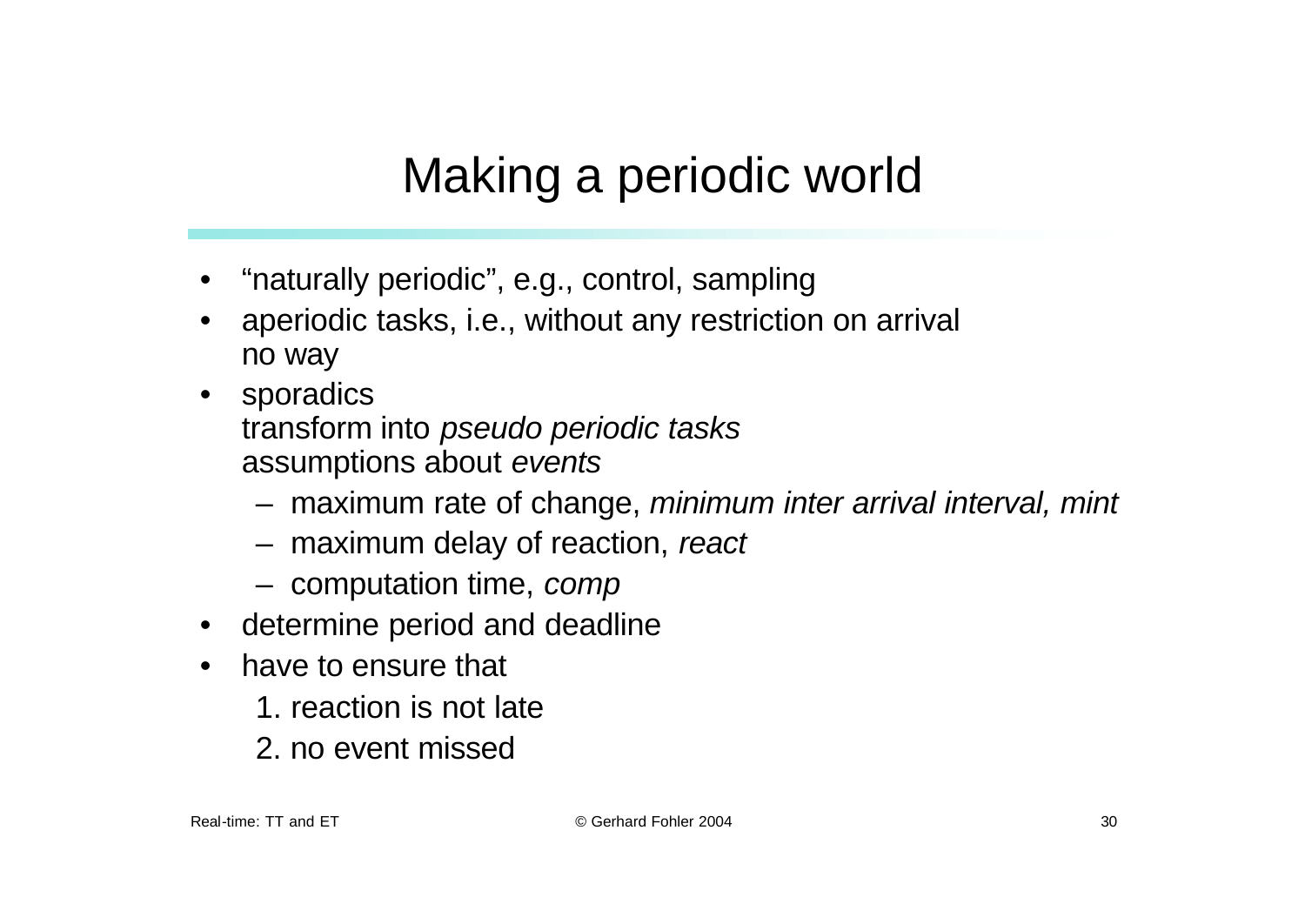

 $-comp-$ 

worst case:

event happens right after task start - misses data just by *e* event gets reacted by task only at next instance invocation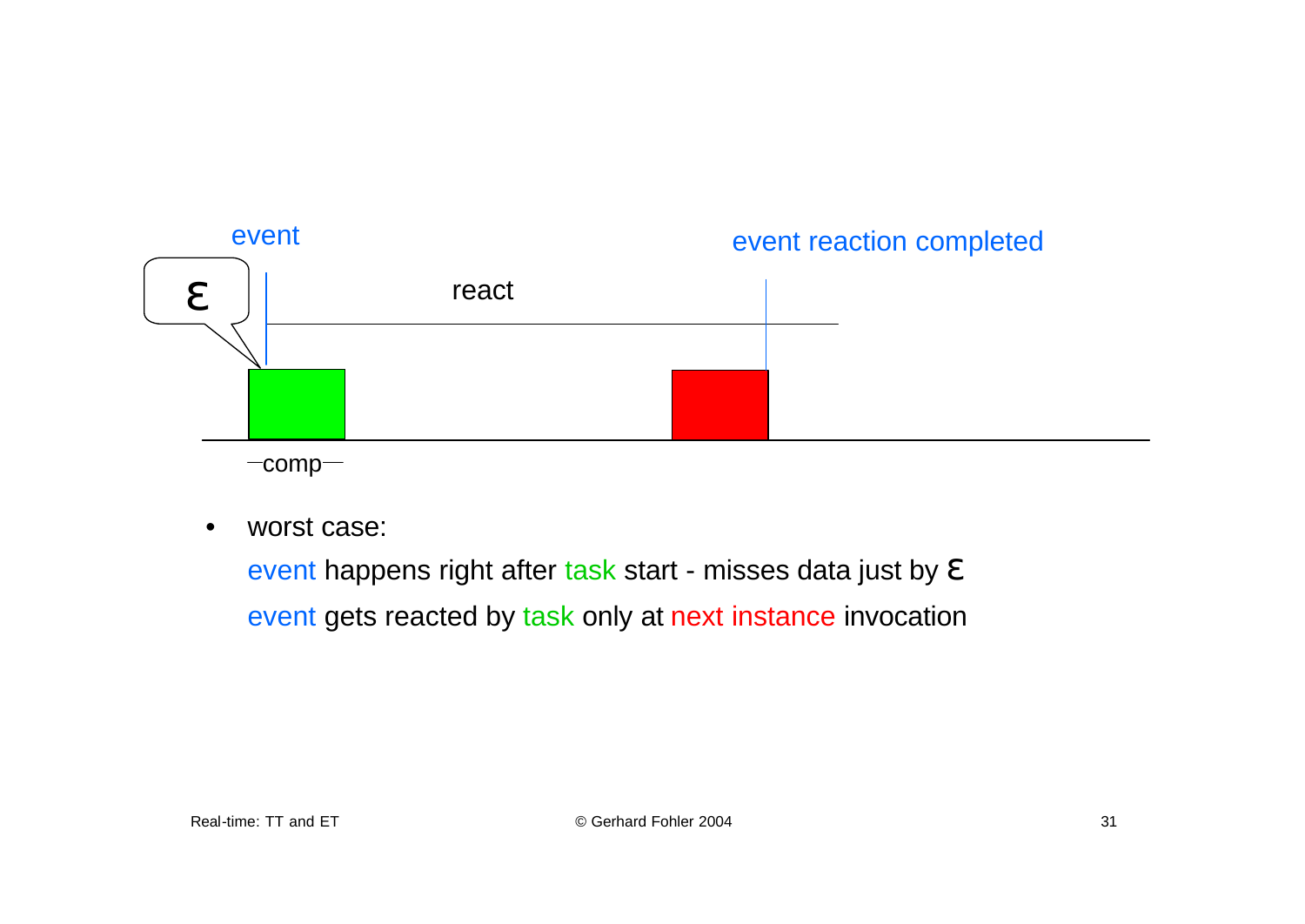

• deadline dl=comp+s,  $s \ge 0$ 

#### • next instance completes no later than *react* after event

- $-$  event starts at  $t + e$
- reaction finishes at  $t + p + dl$
- $t + p + dl t e \le$  react

 $p + dl \le$  react + **e** or  $p +$  comp + s  $\le$  react + **e**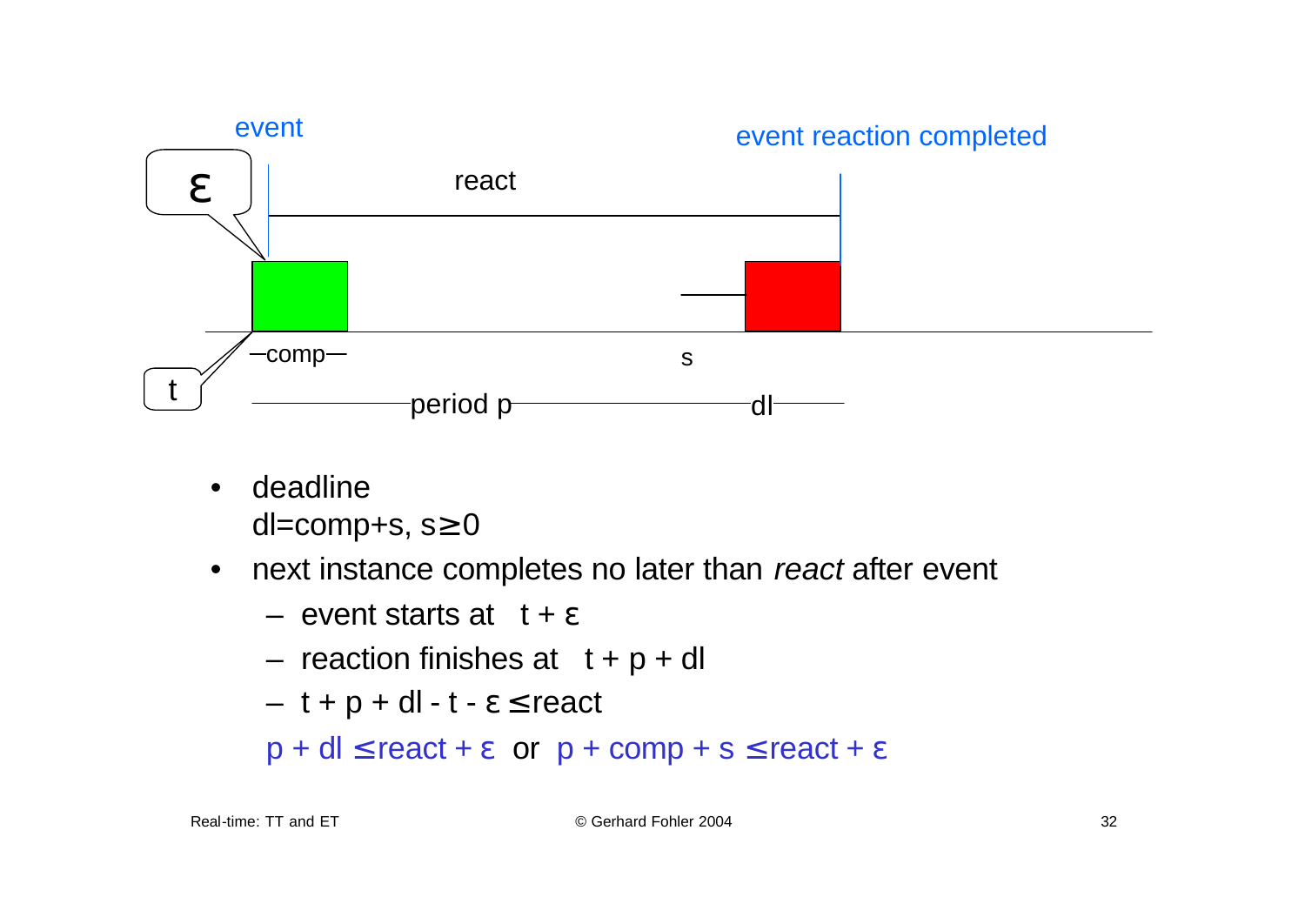

- maximum value for p not react too late  $p <$  react +  $e$  - dl or  $p <$  react +  $e$  - comp - s
- maximum value for p not miss event p < mint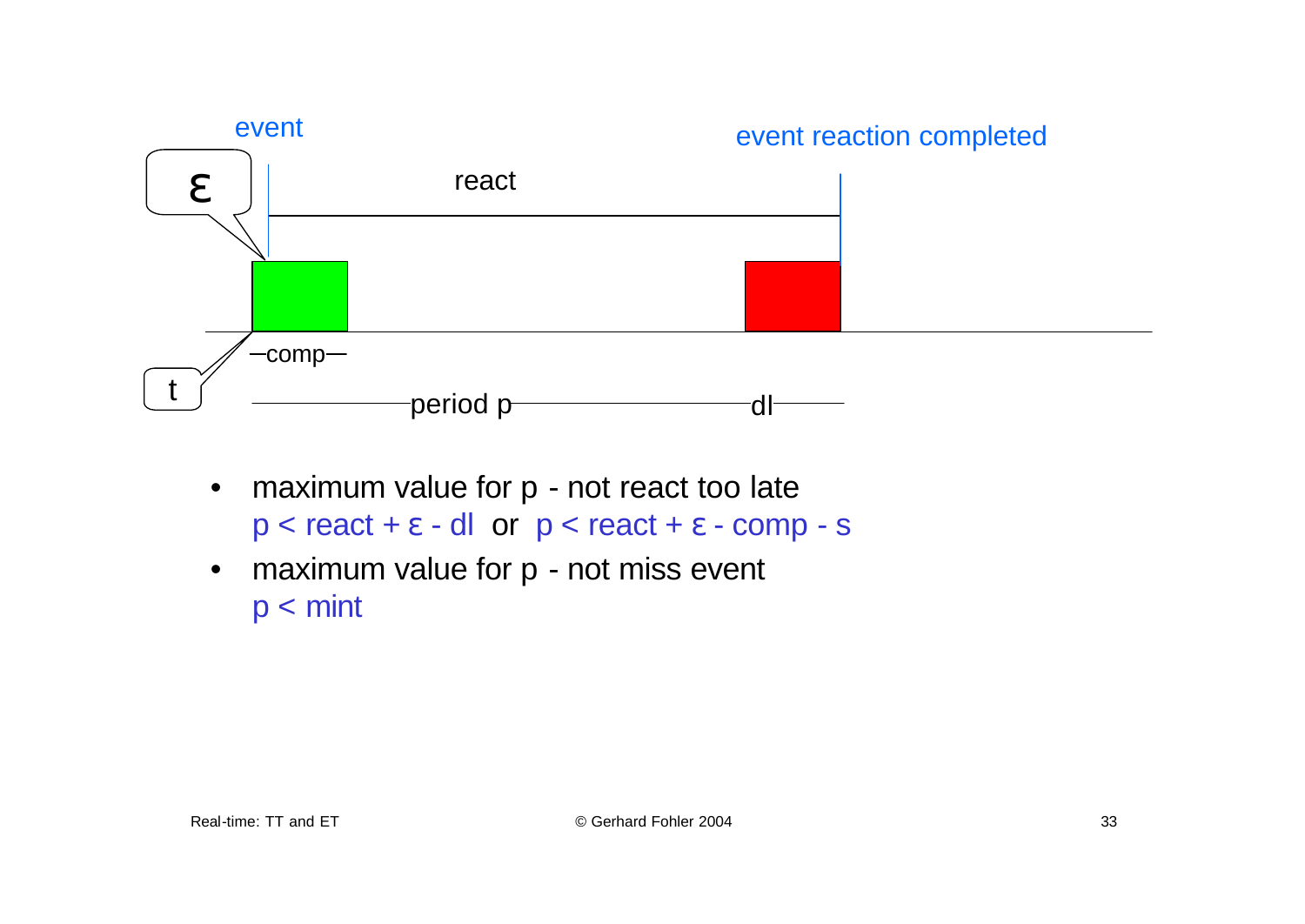

• assume dl=comp; s=0

$$
p < \begin{cases} \text{react} - \text{comp} + e \\ \text{mint} \end{cases}
$$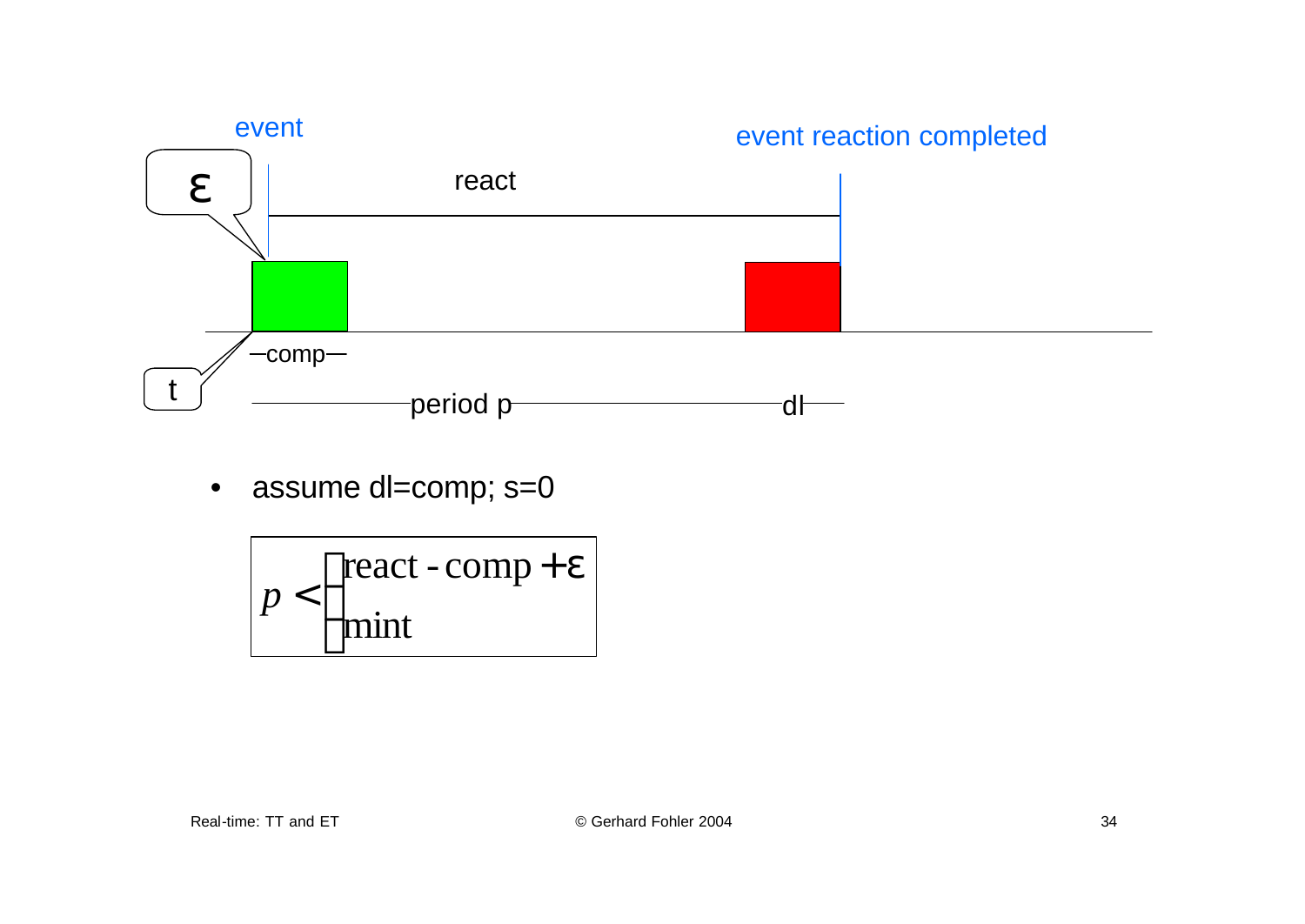• Utilization:

$$
U_0 = \frac{comp}{p} = \frac{comp}{react - comp + e}
$$

• assume dl=comp+s; s>0

$$
U_s = \frac{comp}{p} = \frac{comp}{react - comp - s + e}
$$
  
•  $U_0 < U_s$ !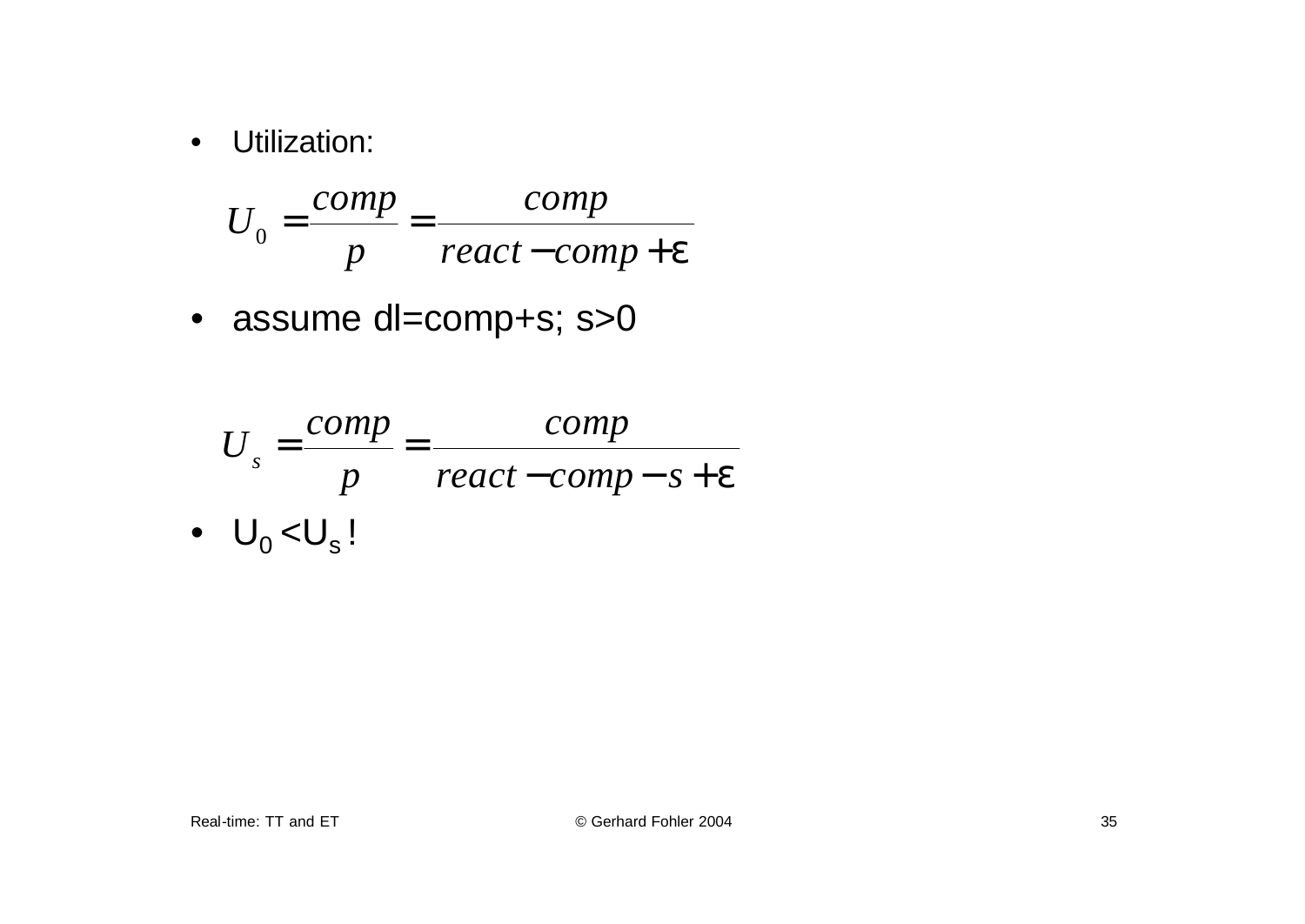- period and deadline dependent on each other
- tradeoff
	- large period:
		- low utilization demand
		- tight deadline schedulability problems
	- small period:
		- relaxed deadline
		- high utilization demand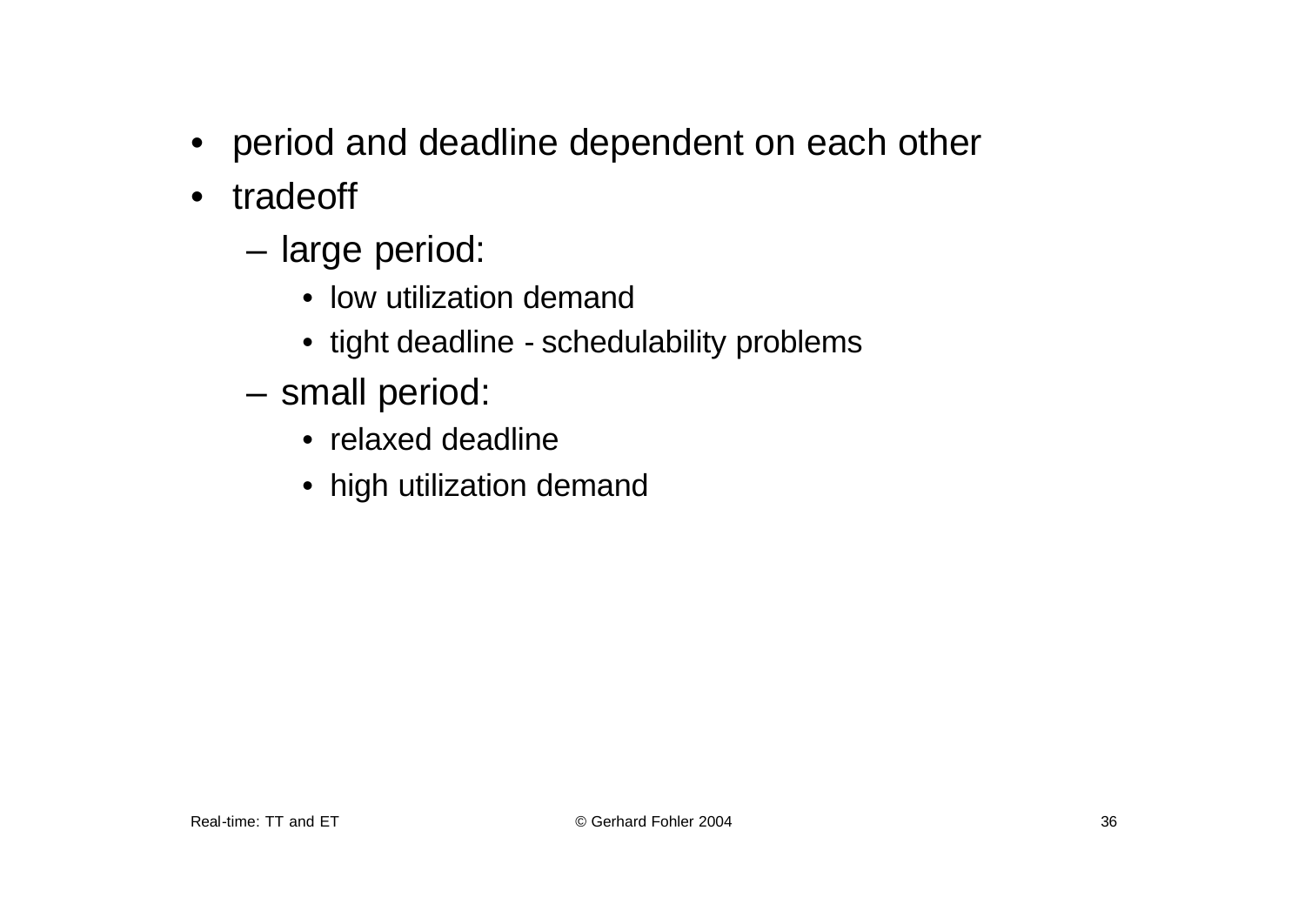• if events are *rare,* but urgent when they occur transformation inefficient, high utilization demands e.g.,

mint=1000\*comp; react=2\*comp:

 $p <$  react +  $e$  - comp = comp +  $e$ 

$$
U = \frac{comp}{comp + e} \approx 1
$$

- monopolization of CPU
- actual need to handle event without pseudo periodic transformation

$$
U = \frac{comp}{1000 * comp} = 0.001
$$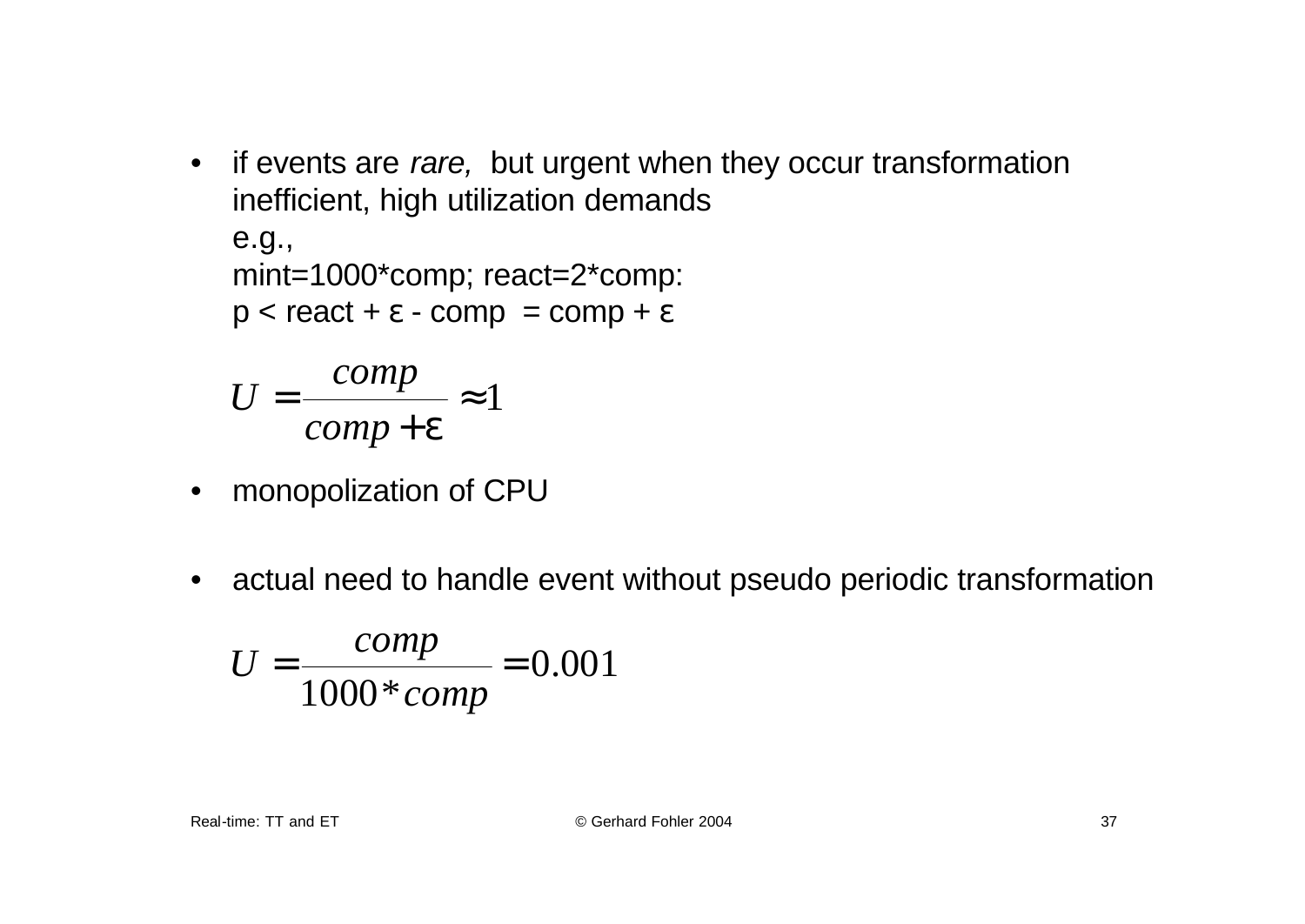## Off-line Scheduling and the Real World

- Many algorithms assume tasks, messages, slots, constant operating system overhead
- real-world demands
	- interrupts
	- threads, chains
	- micro kernel OS
		- system threads
		- task ensembles for tasks, e.g., message transmission
		- depending on scheduling and allocation
		- dynamic creation of threads
- do not fit into off-line schedule in straightforward way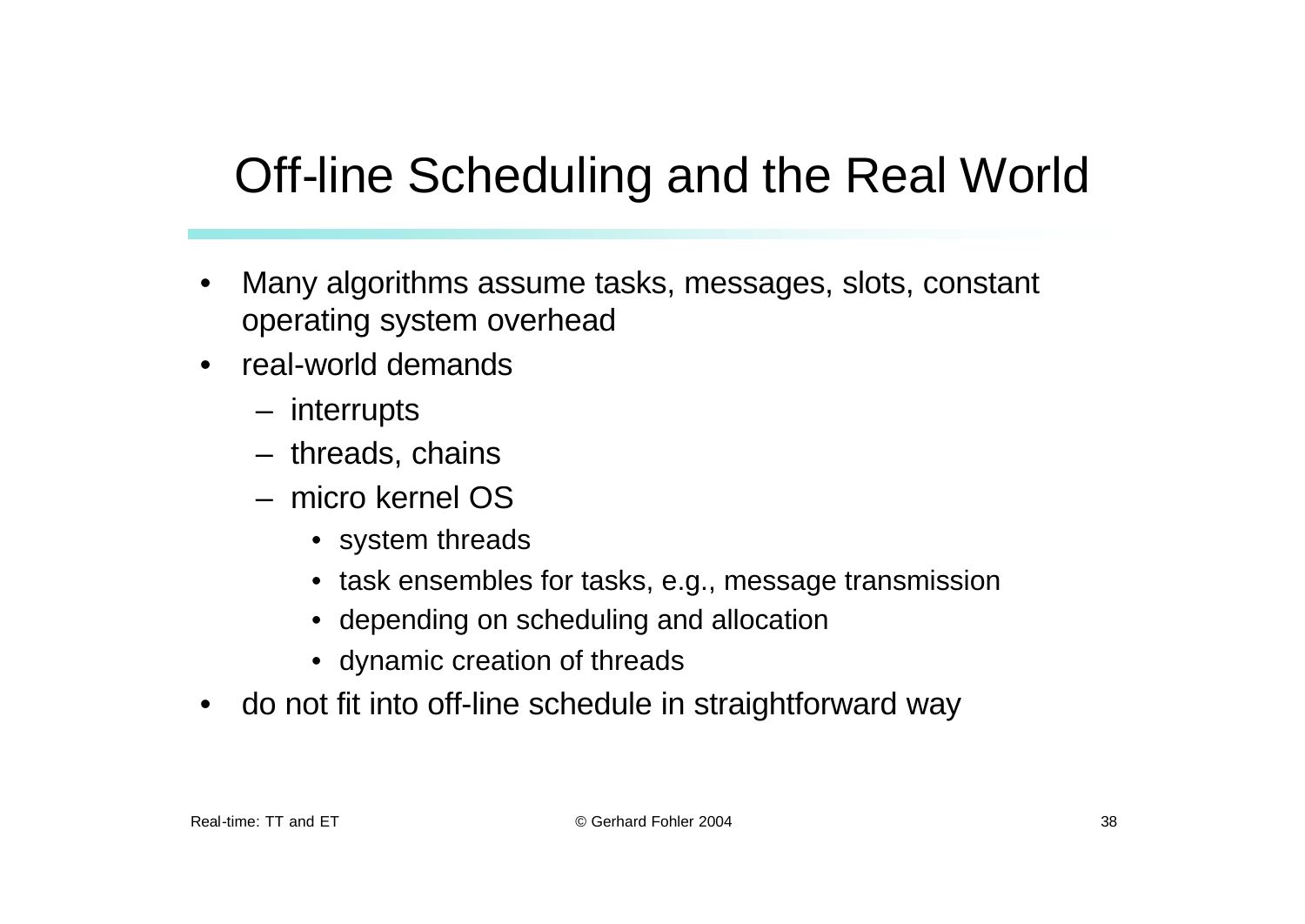# Threads

- threads are shorter than granularity of slots
- better utilization of slots
- scheduling/dispatching happens not only at slot boundaries



- scheduler needs to construct chains as well
- offline scheduler does "micro scheduling", e.g., thread cumulating within slot
- backtracking, heuristic etc only at slot boundaries
- not optimal, but tractable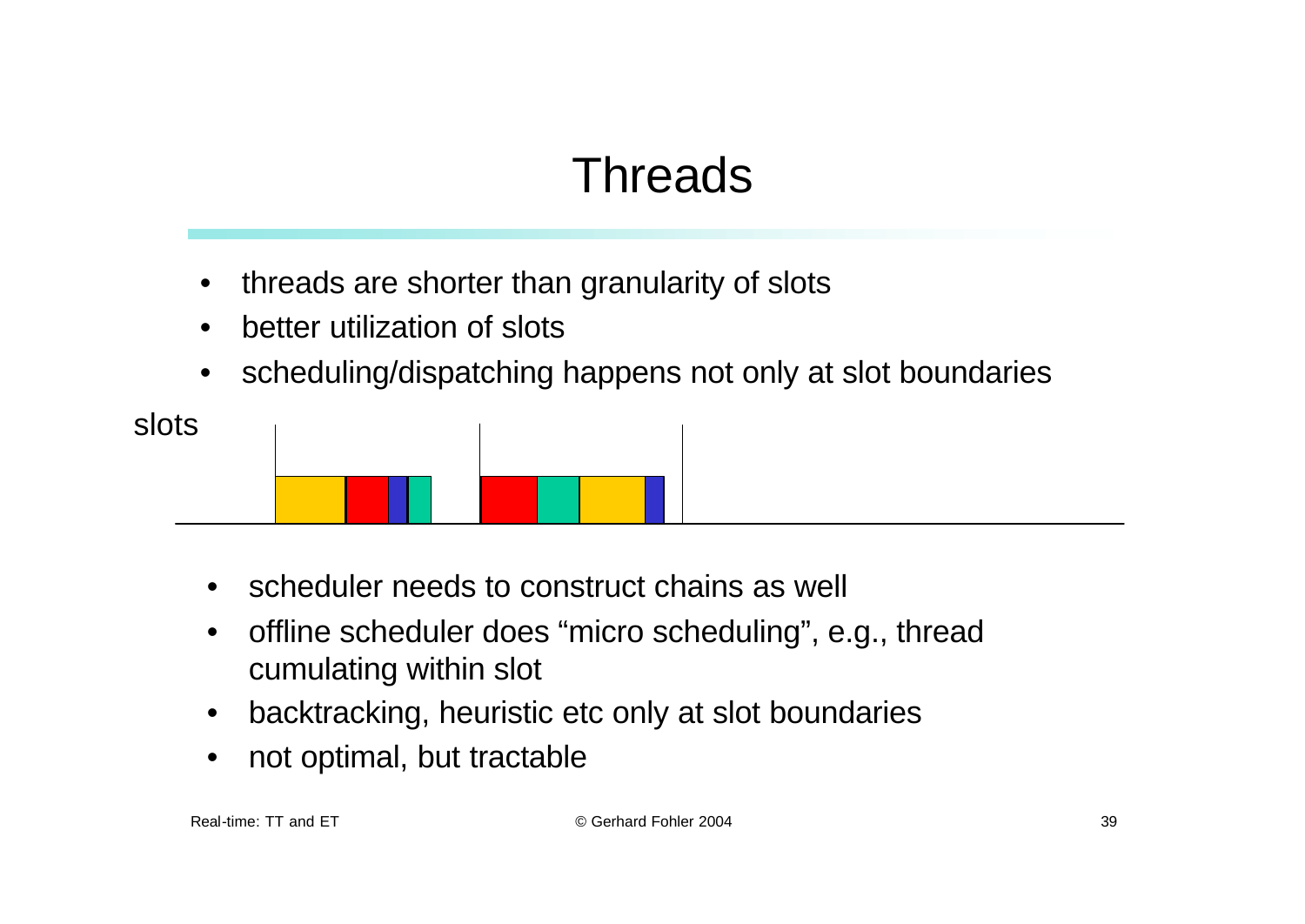### Interrupts

- interrupts have to be considered
- cannot
	- ignore them too much time demand
	- handle them as tasks/threads too high overhead, too long response times
	- have to account for in analysis during schedule construction
	- minimum inter arrival time maximum overhead
- naïve approach
	- assume each task can be hit by a worst case arrival of interrupts
	- ala exact analysis
	- very high overhead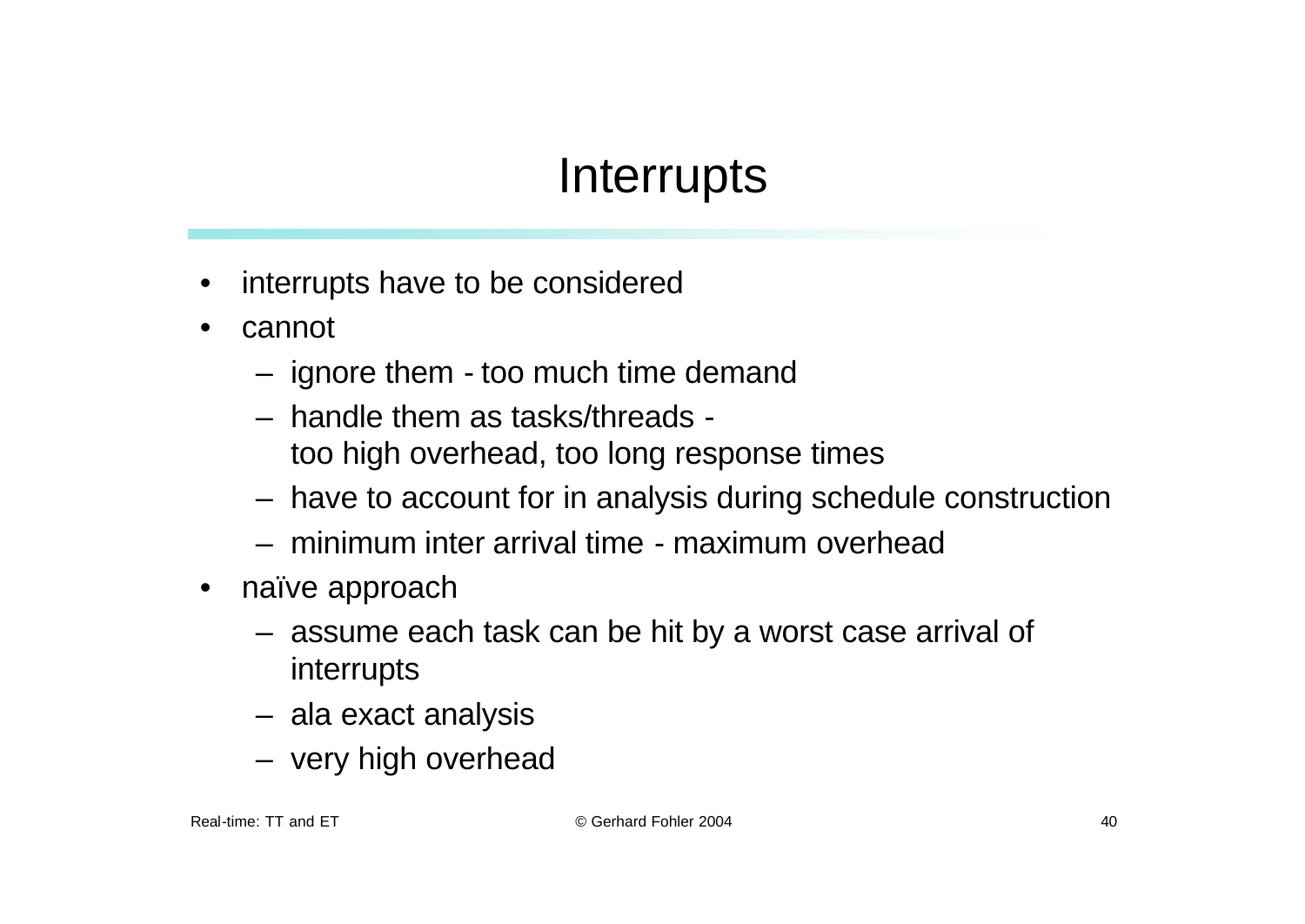• if task is shorter than minimum inter arrival time interrupt overhead is considered too often for two consecutive tasks

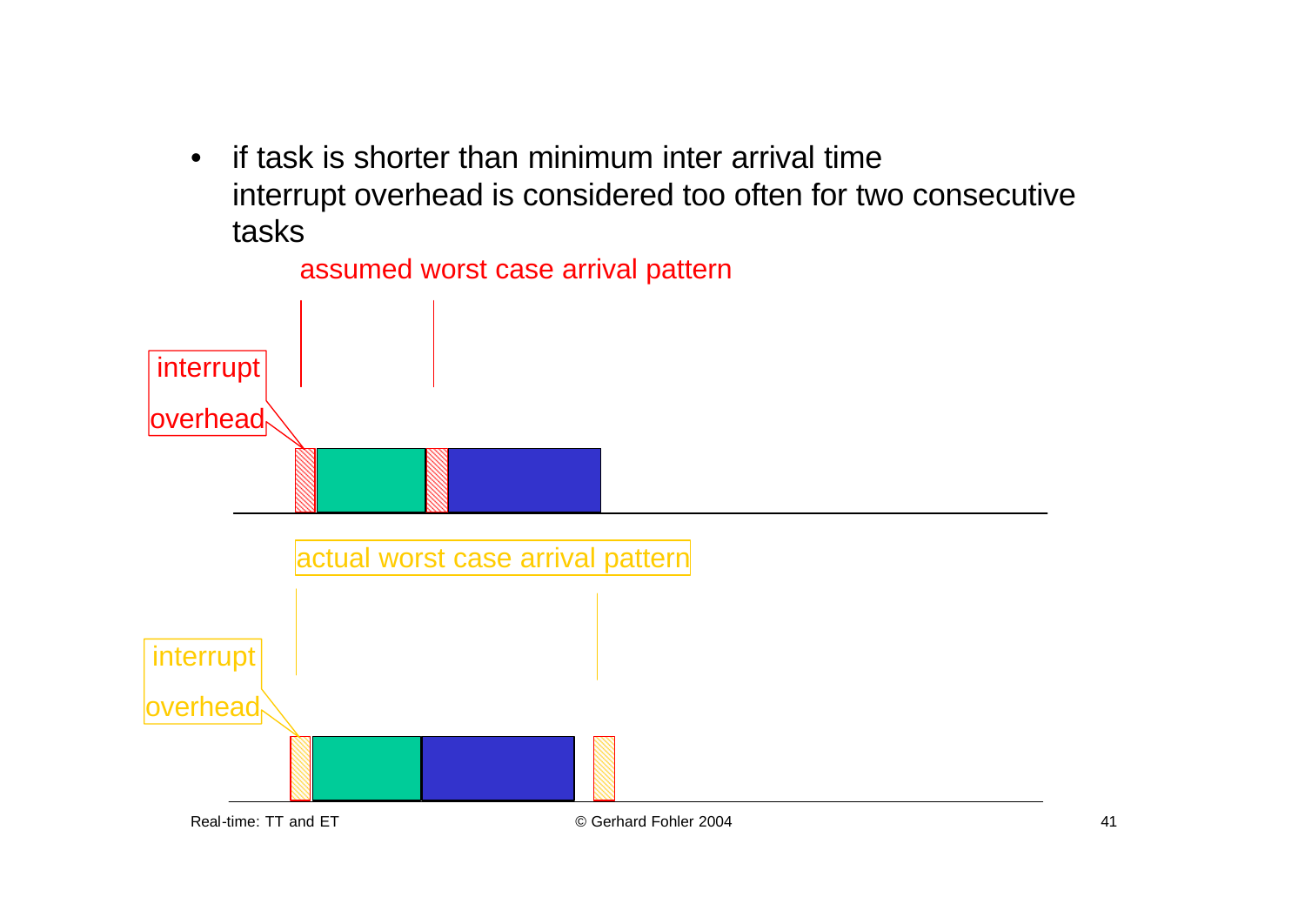- sophisticated analysis algorithms taking into account successors, precedence relations, etc.
- used for analysis only and consideration during schedule construction
- online scheduled without further provisions